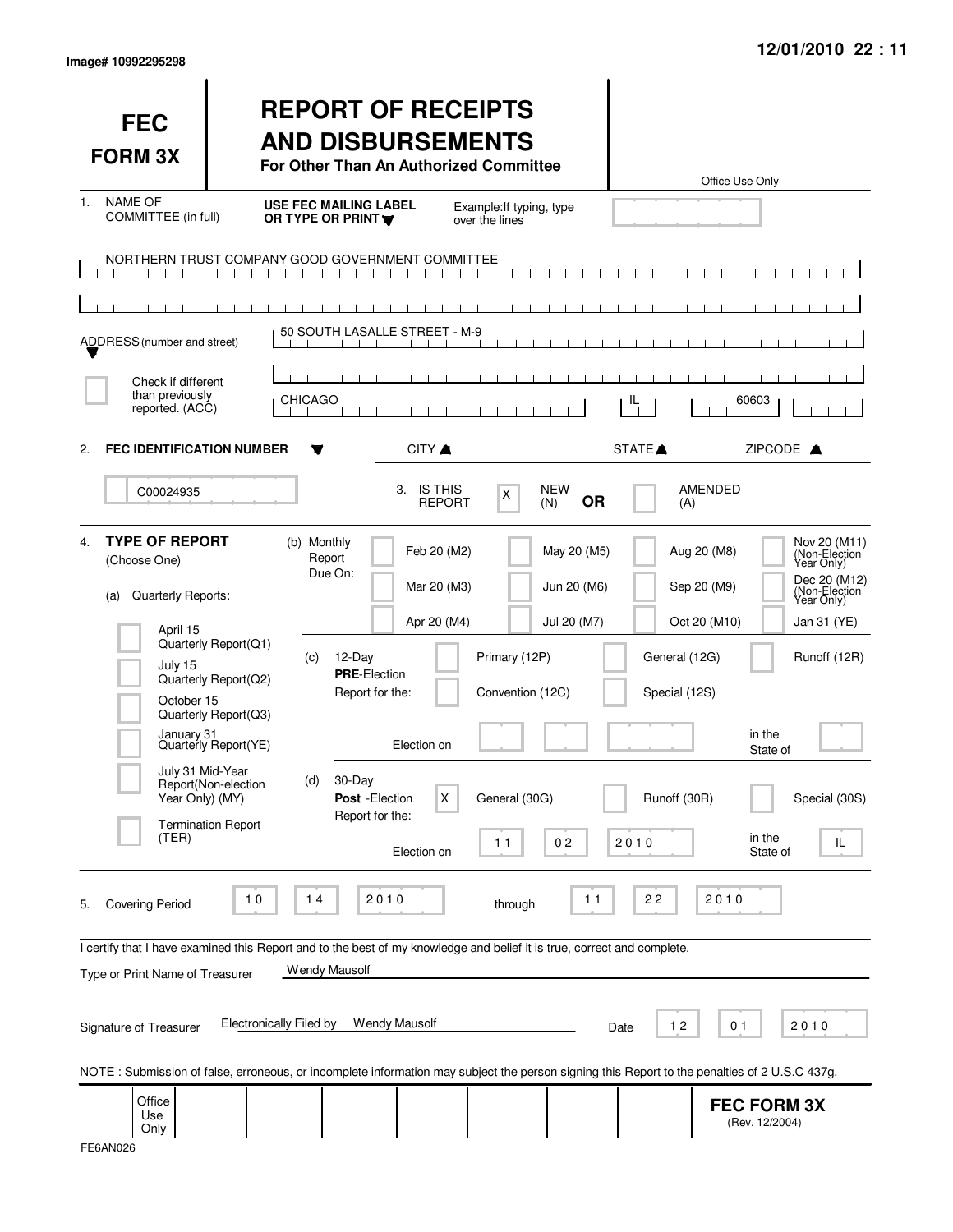**Image# 10992295299**

FEC **Form 3X** (Rev. 02/2003)

## **SUMMARY PAGE OF RECEIPTS AND DISBURSEMENTS**

**2 / 17**

Write or Type Committee Name M M D D Y Y YY Y M M D D Y Y Y Y Report Covering the Period: From: To: **COLUMN A** COLUMN B<br>
This Period Calendar Year-to-Da **Calendar Year-to-Date** 6. (a) Cash on Hand January 1  $2010^{\gamma}$ (b) Cash on Hand at Begining of Reporting Period .............. (c) Total Receipts (from Line 19) .............. (d) Subtotal (add lines 6(b) and 6(c) for Column A and Lines 6(a) and 6(c) for Column B) ................ 7. Total Disbursements (from Line 31) ............ 8. Cash on Hand at Close of Reporting Period (subtract Line 7 from Line 6(d)) .................. 9. Debts and Obligations owed **TO** the committee (Itemize all on Schedule C and/or Schedule D) ................. 10. Debts and Obligations owed **BY** the committee (Itemize all on Schedule C and/or Schedule D) .................. 10 14 2010 <sub>To</sub> 11 22 2010 NORTHERN TRUST COMPANY GOOD GOVERNMENT COMMITTEE 47562.78 13517.27 61080.05 0.00 61080.05 0.00 0.00  $2010^{\circ}$  69090.78 41104.27 110195.05 49115.00 61080.05

 $\boldsymbol{\mathsf{X}}$  This Committee has qualified as a multicandidate committee. (see FEC FORM 1M)

### **For further information contact:**

Federal Election Commission 999 E street, NW Washington, DC 20463

Toll Free 800-424-9530 Local 202-694-1100

FE6AN026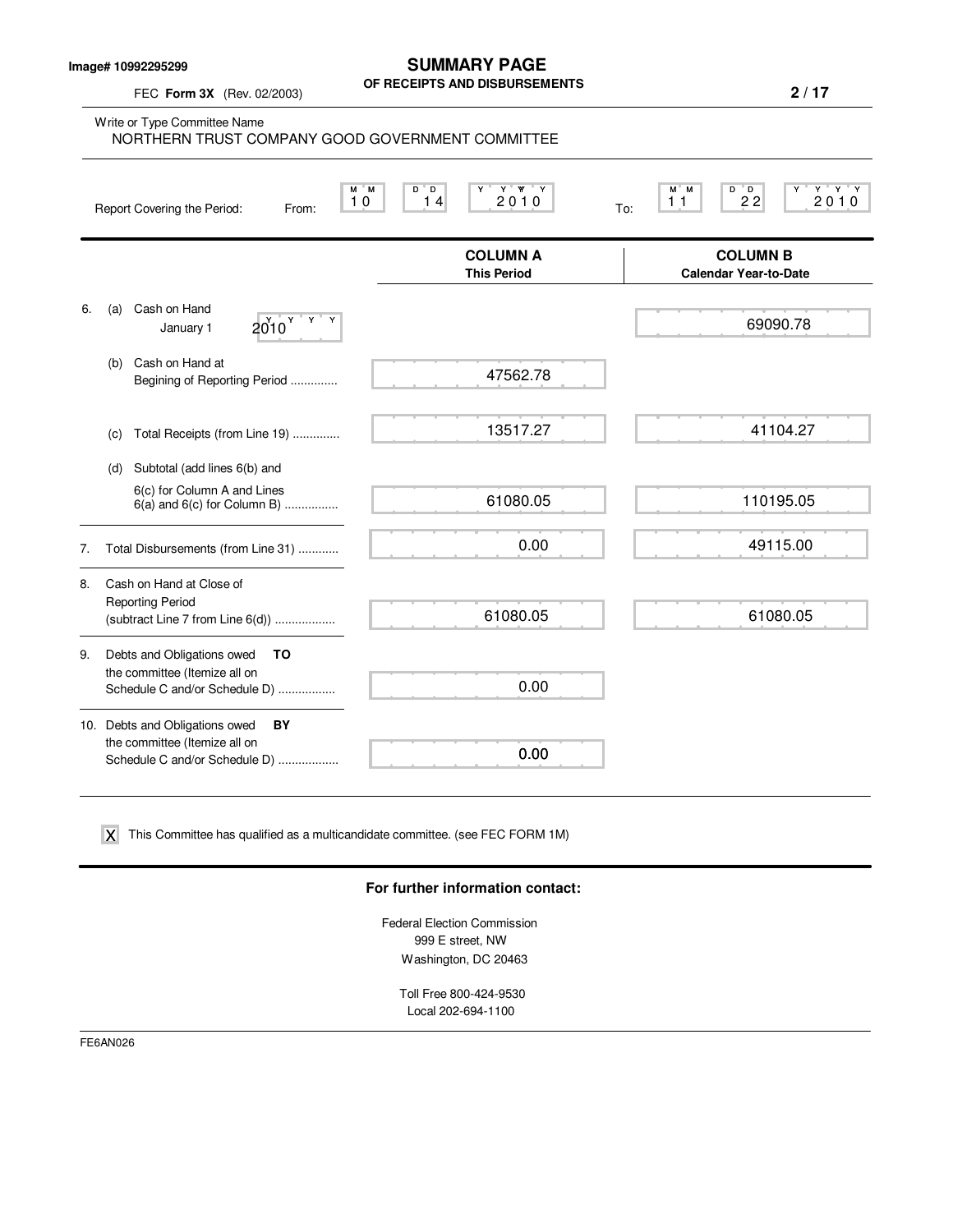### **Image# 10992295300**

# **DETAILED SUMMARY PAGE OF RECEIPTS**

FEC **Form 3X** (Rev. 06/2004)

(b) Political Party Committees ...................

(such as PACs) ..................................

(c) Other Political Committees

| Write or Type Committee Name<br>NORTHERN TRUST COMPANY GOOD GOVERNMENT COMMITTEE  |                                             |                                                                                                                                    |
|-----------------------------------------------------------------------------------|---------------------------------------------|------------------------------------------------------------------------------------------------------------------------------------|
| M<br>М<br>10<br>Report Covering the Period:<br>From:                              | 2010<br>D<br>D<br>14                        | $\begin{array}{c}\n\stackrel{\vee}{2} & \stackrel{\vee}{0} & \stackrel{\vee}{0}\n\end{array}$<br>M M<br>D<br>$2^{D}2$<br>11<br>To: |
| I. Receipts                                                                       | <b>COLUMN A</b><br><b>Total This Period</b> | <b>COLUMN B</b><br><b>Calendar Year-to-Date</b>                                                                                    |
| Contributions (other than loans) From:<br>11.<br>Individuals/Persons Other<br>(a) |                                             |                                                                                                                                    |
| <b>Than Political Committees</b><br>Itemized (use Schedule A)<br>(i)              | 8220.00                                     | 22680.00                                                                                                                           |
| (ii)                                                                              | 5290.00                                     | 18330.00                                                                                                                           |
| TOTAL (add<br>(iii)<br>Lines $11(a)(i)$ and $(ii)$                                | 13510.00                                    | 41010.00                                                                                                                           |

0.00

0.00

13517.27

13517.27

|                 | <b>Total Contributions (add Lines</b><br>(d)                                                   |          |
|-----------------|------------------------------------------------------------------------------------------------|----------|
|                 | $11(a)(iii),(b)$ and $(c)$ ) (Carry<br>Totals to Line 33, page 5)                              | 13510.00 |
| 12 <sub>1</sub> | Transfers From Affiliated/Other                                                                | 0.00     |
|                 |                                                                                                | 0.00     |
| 15.             | 14. Loan Repayments Received<br><b>Offsets To Operating Expenditures</b>                       | 0.00     |
| 16.             | (Refunds, Rebates, etc.)<br>(Carry Totals to Line 37, page 5)<br>Refunds of Contributions Made | 7.27     |
|                 | to Federal candidates and Other                                                                | 0.00     |
| 17.             | <b>Other Federal Receipts</b>                                                                  | 0.00     |
| 18.             | Transfers from Non-Federal and Levin Funds                                                     |          |
|                 | (a) Non-Federal Account<br>(from Schedule H3)                                                  | 0.00     |
|                 | (b) Levin Funds (from Schedule H5)                                                             | 0.00     |
|                 | (c) Total Transfer (add $18(a)$ and $18(b)$ ).                                                 | 0.00     |
|                 | 19. Total Receipts (add Lines 11(d),                                                           |          |

20. Total Federal Receipts (subtract Line 18(c) from Line 19) .............

12, 13, 14, 15, 16, 17, and 18(c)) ..............

|  |  |  | 0.00 |  |
|--|--|--|------|--|
|  |  |  | 0.00 |  |
|  |  |  | 0.00 |  |

41104.27

41104.27

0.00

0.00

0.00

0.00

0.00

62.27

0.00

32.00

41010.00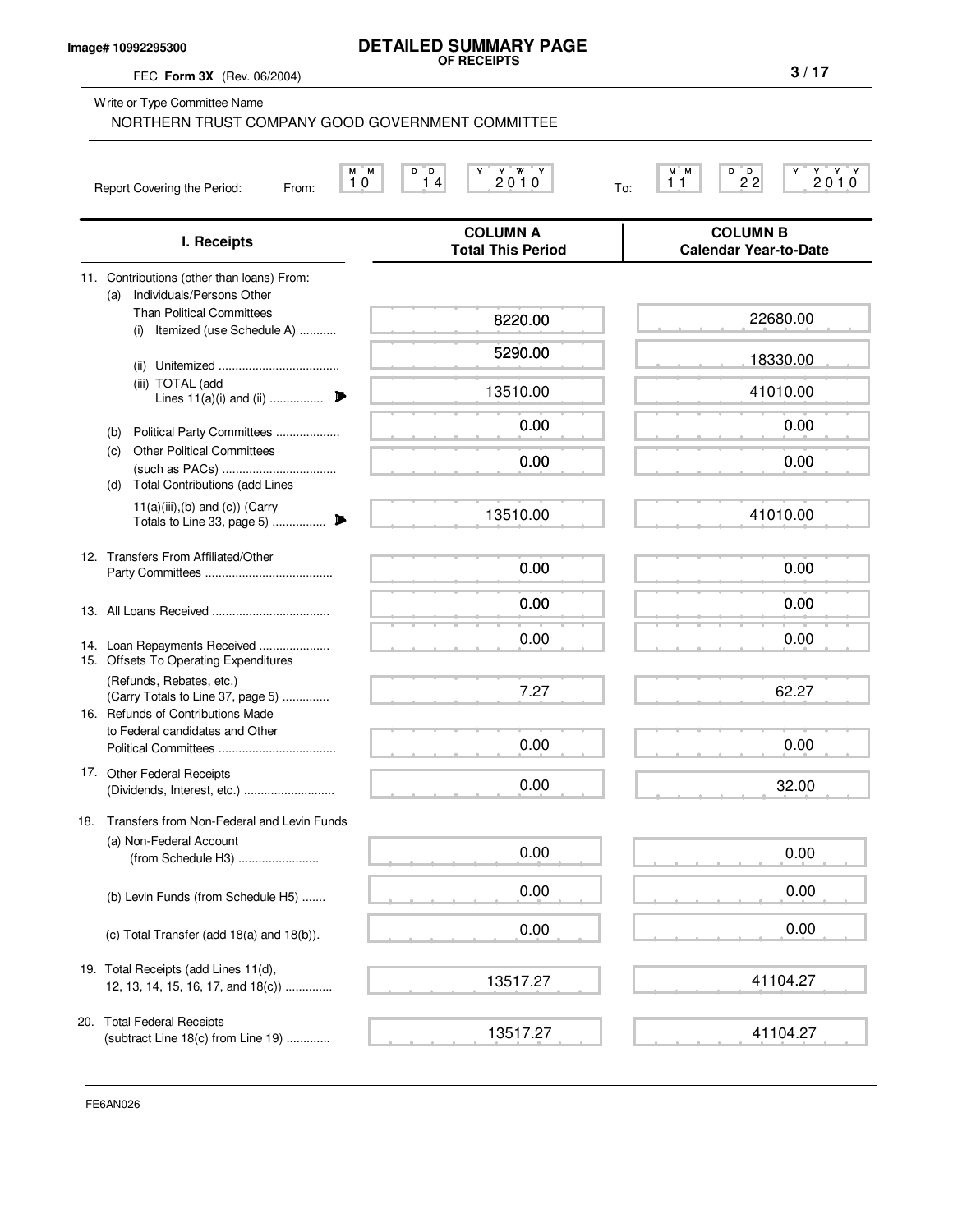#### **Image# 10992295301**

## **DETAILED SUMMARY PAGE**

of Disbursements

| FEC Form 3X (Rev. 02/2003) |                                                                                           | of Disbursements                            | 4/17                                            |
|----------------------------|-------------------------------------------------------------------------------------------|---------------------------------------------|-------------------------------------------------|
|                            | <b>II. DISBURSEMENTS</b>                                                                  | <b>COLUMN A</b><br><b>Total This Period</b> | <b>COLUMN B</b><br><b>Calendar Year-to-Date</b> |
|                            | 21. Operating Expenditures:<br>(a) Shared Federal/Non-Federal                             |                                             |                                                 |
|                            | Activity (from Schedule H4)<br>Federal Share<br>(i)                                       | 0.00                                        | 15.00                                           |
|                            | Non-Federal Share<br>(ii)                                                                 | 0.00                                        | 0.00                                            |
| (b)                        | <b>Other Federal Operating</b>                                                            | 0.00                                        | 0.00                                            |
| (c)                        | <b>Total Operating Expenditures</b><br>(add 21(a)(i), (a)(ii) and (b))                    | 0.00                                        | 15.00                                           |
|                            | 22. Transfers to Affiliated/Other Party<br>23. Contributions to                           | 0.00                                        | 0.00                                            |
|                            | Federal Candidates/Committees<br>and Other Political Committees                           | 0.00                                        | 21600.00                                        |
|                            | 24. Independent Expenditure                                                               | 0.00                                        | 0.00                                            |
|                            | 25. Coordinated Expenditures Made by Party                                                | 0.00                                        | 0.00                                            |
| 26.                        | Loan Repayments Made                                                                      | 0.00                                        | 0.00                                            |
| 27.                        | 28. Refunds of Contributions To:                                                          | 0.00                                        | 0.00                                            |
| (a)                        | Individuals/Persons Other<br>Than Political Committees                                    | 0.00                                        | 0.00                                            |
|                            | (b) Political Party Committees                                                            | 0.00                                        | 0.00                                            |
| (C)                        | <b>Other Political Committees</b>                                                         | 0.00                                        | 0.00                                            |
| (d)                        | <b>Total Contribution Refunds</b><br>(add Lines 28(a), (b), and (c))                      | 0.00                                        | 0.00                                            |
|                            |                                                                                           | 0.00                                        | 27500.00                                        |
|                            | 30. Federal Election Activity (2 U.S.C 431(20))<br>(a) Shared Federal Election Activity   |                                             |                                                 |
|                            | (from Schedule H6)<br>(i) Federal Share                                                   | 0.00                                        | 0.00                                            |
|                            | (ii) "Levin" Share                                                                        | 0.00                                        | 0.00                                            |
|                            | (b) Federal Election Activity Paid Entirely<br>With Federal Funds                         | 0.00                                        | 0.00                                            |
|                            | (c) Total Federal Election Activity (add<br>Lines $30(a)(i)$ , $30(a)(ii)$ and $30(b)$ )  | 0.00                                        | 0.00                                            |
|                            | 31. Total Disbursements (add Lines 21(c), 22,<br>23, 24, 25, 26, 27, 28(d), 29 and 30(c)) | 0.00                                        | 49115.00                                        |
| 32.                        | <b>Total Federal Disbursements</b>                                                        |                                             |                                                 |
|                            | (subtract Line 21(a)(ii) and Line 30(a)(ii)<br>from Line 31)                              | 0.00                                        | 49115.00                                        |
|                            |                                                                                           |                                             |                                                 |

FE6AN026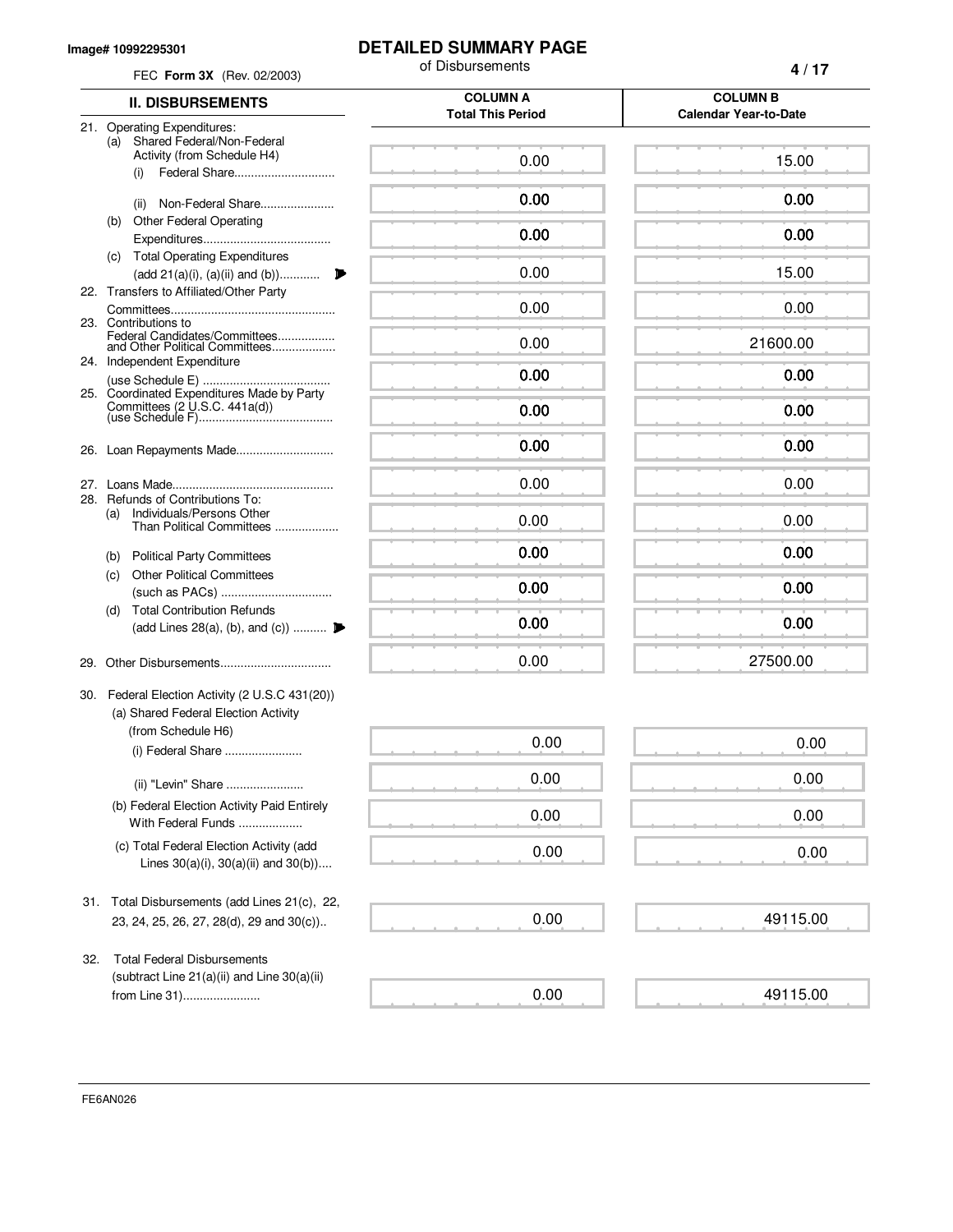# **DETAILED SUMMARY PAGE**

of Disbursements

FEC **Form 3X** (Rev. 02/2003) **III. Net Contributions/Operating Expenditures COLUMN A COLUMN B Total This Period Calendar Year-to-Date** from Line 11(d), page 3) ............................ 33. Total Contributions (other than loans) 34. Total Contribution Refunds (from Line 28(d)) ........................................ 35. Net Contributions (other than loans) (subtract Line 34 from Line 33) .................. 36. Total Federal Operating Expenditures (add Line 21(a)(i) and Line 21(b)).......... 37. Offsets to Operating Expenditures (from Line 15, page 3) ............................... 38. Net Operating Expenditures (subtract Line 37 from Line 36) ............. **5 / 17** 13510.00 0.00 13510.00 0.00 7.27 -7.27 41010.00 0.00 41010.00 15.00 62.27 -47.27

FE6AN026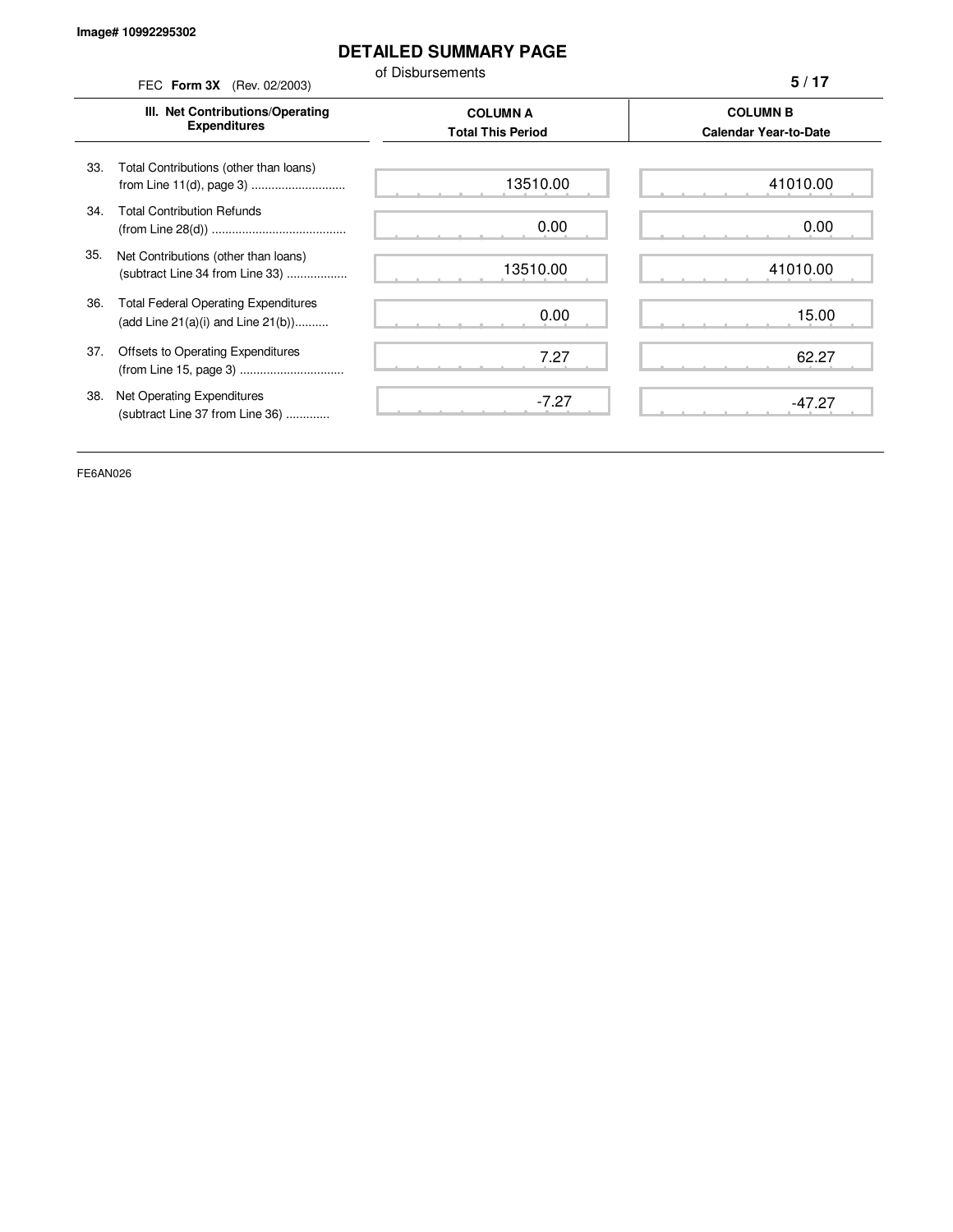|    | <b>SCHEDULE A (FEC Form 3X)</b><br><b>ITEMIZED RECEIPTS</b>                                       | Use separate schedule(s)<br>for each category of the<br><b>Detailed Summary Page</b>                                                                                                                                                                                                    | PAGE 6/17<br>FOR LINE NUMBER:<br>(check only one)<br>X<br>11a<br>11 <sub>b</sub><br>11c<br>12<br>13<br>14<br>15<br>16<br>17 |
|----|---------------------------------------------------------------------------------------------------|-----------------------------------------------------------------------------------------------------------------------------------------------------------------------------------------------------------------------------------------------------------------------------------------|-----------------------------------------------------------------------------------------------------------------------------|
|    |                                                                                                   | Any information copied from such Reports and Statements may not be sold or used by any person for the purpose of soliciting contributions<br>or for commercial purposes, other than using the name and address of any political committee to solicit contributions from such committee. |                                                                                                                             |
|    | NAME OF COMMITTEE (In Full)<br>NORTHERN TRUST COMPANY GOOD GOVERNMENT COMMITTEE                   |                                                                                                                                                                                                                                                                                         |                                                                                                                             |
| А. | Full Name (Last, First, Middle Initial)<br><b>Brayton Alley</b>                                   |                                                                                                                                                                                                                                                                                         | Date of Receipt                                                                                                             |
|    | Mailing Address<br>340 Hilldale Place                                                             |                                                                                                                                                                                                                                                                                         | Y Y Y Y<br>$M$ $M$ /<br>D<br>$\overline{D}$ /<br>$Y$ <sup>U</sup><br>2010<br>1 <sub>1</sub><br>22                           |
|    | City                                                                                              | Zip Code<br>State                                                                                                                                                                                                                                                                       | Transaction ID: SA11Al.10620                                                                                                |
|    | <b>Lake Forest</b><br>FEC ID number of contributing<br>federal political committee.               | IL<br>60045<br>C                                                                                                                                                                                                                                                                        | Amount of Each Receipt this Period<br>320.00                                                                                |
|    | Name of Employer<br>Northern Trust                                                                | Occupation<br><b>Banker</b>                                                                                                                                                                                                                                                             |                                                                                                                             |
|    | Receipt For:<br>Primary<br>General<br>Other (specify) $\blacktriangledown$                        | Aggregate Year-to-Date ▼<br>640.00                                                                                                                                                                                                                                                      |                                                                                                                             |
| В. | Full Name (Last, First, Middle Initial)<br>Jeffrey Benner<br>Mailing Address<br>635 Carolyn Drive |                                                                                                                                                                                                                                                                                         | Date of Receipt<br>D<br>$\overline{D}$<br>$Y \vdash Y \vdash Y$<br>$M$ M<br>$\sqrt{ }$                                      |
|    | City                                                                                              | Zip Code<br>State                                                                                                                                                                                                                                                                       | 2010<br>1 <sub>1</sub><br>22<br>Transaction ID: SA11Al.10624                                                                |
|    | Glen Ellyn                                                                                        | IL<br>60137                                                                                                                                                                                                                                                                             | Amount of Each Receipt this Period                                                                                          |
|    | FEC ID number of contributing<br>federal political committee.                                     | C                                                                                                                                                                                                                                                                                       | 200.00                                                                                                                      |
|    | Name of Employer<br>Northern Trust                                                                | Occupation<br><b>Banker</b>                                                                                                                                                                                                                                                             |                                                                                                                             |
|    | Receipt For:<br>Primary<br>General<br>Other (specify) $\blacktriangledown$                        | Aggregate Year-to-Date ▼<br>400.00                                                                                                                                                                                                                                                      |                                                                                                                             |
| С. | Full Name (Last, First, Middle Initial)<br>Ashish Sharadchandra Bhagwat                           |                                                                                                                                                                                                                                                                                         | Date of Receipt                                                                                                             |
|    | Mailing Address 704 Eagle Brook Lane                                                              |                                                                                                                                                                                                                                                                                         | $Y$ $Y$ $Y$<br>$M$ $M$<br>D<br>$\overline{D}$<br>22<br>2010<br>11                                                           |
|    | City                                                                                              | Zip Code<br>State                                                                                                                                                                                                                                                                       | Transaction ID: SA11Al.10626                                                                                                |
|    | Naperville<br>FEC ID number of contributing<br>federal political committee.                       | IL<br>60565<br>C                                                                                                                                                                                                                                                                        | Amount of Each Receipt this Period<br>160.00                                                                                |
|    | Name of Employer<br>Northern Trust                                                                | Occupation<br>Banker                                                                                                                                                                                                                                                                    |                                                                                                                             |
|    | Receipt For:<br>Primary<br>General<br>Other (specify) $\blacktriangledown$                        | Aggregate Year-to-Date<br>320.00                                                                                                                                                                                                                                                        |                                                                                                                             |
|    |                                                                                                   |                                                                                                                                                                                                                                                                                         | 680.00                                                                                                                      |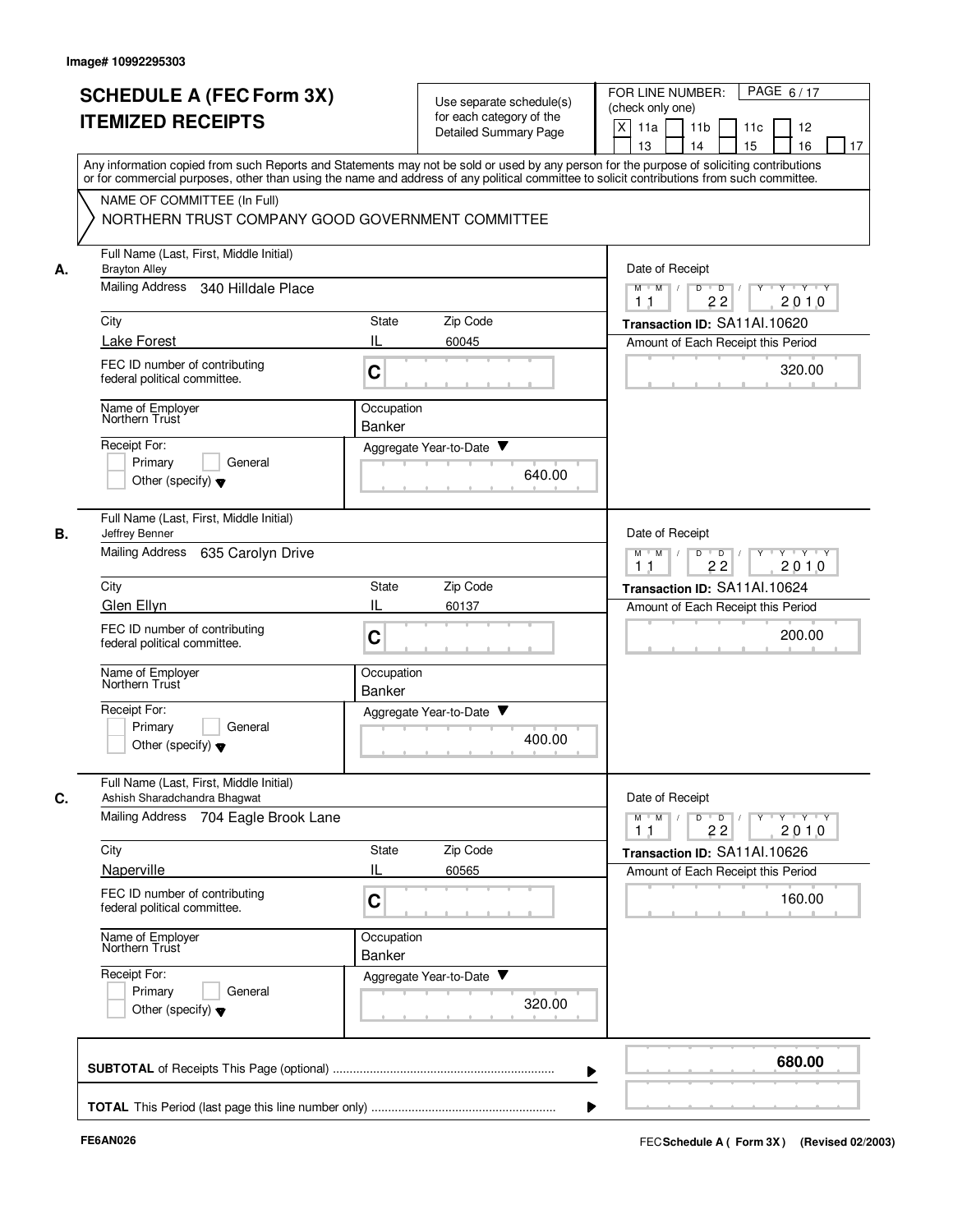| <b>SCHEDULE A (FEC Form 3X)</b><br><b>ITEMIZED RECEIPTS</b>                                                                                                                                                                                                                                                                                               | Use separate schedule(s)<br>for each category of the<br><b>Detailed Summary Page</b>                                                                                                                                                                                                                                                        | PAGE 7/17<br>FOR LINE NUMBER:<br>(check only one)<br>X<br>11a<br>11 <sub>b</sub><br>12<br>11c<br>15<br>16<br>13<br>14<br>17                                                                  |
|-----------------------------------------------------------------------------------------------------------------------------------------------------------------------------------------------------------------------------------------------------------------------------------------------------------------------------------------------------------|---------------------------------------------------------------------------------------------------------------------------------------------------------------------------------------------------------------------------------------------------------------------------------------------------------------------------------------------|----------------------------------------------------------------------------------------------------------------------------------------------------------------------------------------------|
| NAME OF COMMITTEE (In Full)                                                                                                                                                                                                                                                                                                                               | Any information copied from such Reports and Statements may not be sold or used by any person for the purpose of soliciting contributions<br>or for commercial purposes, other than using the name and address of any political committee to solicit contributions from such committee.<br>NORTHERN TRUST COMPANY GOOD GOVERNMENT COMMITTEE |                                                                                                                                                                                              |
| Full Name (Last, First, Middle Initial)<br>Michael Blake<br>А.<br>Mailing Address 4548 Franklin Ave<br>City<br><b>Western Springs</b><br>FEC ID number of contributing<br>federal political committee.<br>Name of Employer<br>Northern Trust<br>Receipt For:<br>Primary<br>General<br>Other (specify) $\blacktriangledown$                                | Zip Code<br>State<br>IL<br>60058<br>C<br>Occupation<br><b>Banker</b><br>Aggregate Year-to-Date ▼<br>400.00                                                                                                                                                                                                                                  | Date of Receipt<br>$M$ $M$ /<br>D<br>$\overline{D}$ /<br>$Y \vdash Y \vdash Y$<br>22<br>2010<br>11<br>Transaction ID: SA11Al.10627<br>Amount of Each Receipt this Period<br>200.00           |
| Full Name (Last, First, Middle Initial)<br>В.<br>David Blowers<br>Mailing Address<br>899 W. Deerpath<br>City<br><b>Lake Forest</b><br>FEC ID number of contributing<br>federal political committee.<br>Name of Employer<br>Northern Trust Company<br>Receipt For:<br>Primary<br>General                                                                   | Zip Code<br>State<br>IL<br>60045<br>C<br>Occupation<br><b>Banker</b><br>Aggregate Year-to-Date ▼<br>500.00                                                                                                                                                                                                                                  | Date of Receipt<br>$Y + Y + Y$<br>D<br>$\overline{D}$<br>$M$ M<br>$\sqrt{ }$<br>22<br>2010<br>1 <sub>1</sub><br>Transaction ID: SA11Al.10578<br>Amount of Each Receipt this Period<br>500.00 |
| Other (specify) $\blacktriangledown$<br>Full Name (Last, First, Middle Initial)<br>A Donald Bolazina<br>С.<br>Mailing Address 15455 E. Progress Dr<br>City<br>Aurora<br>FEC ID number of contributing<br>federal political committee.<br>Name of Employer<br>Northern Trust<br>Receipt For:<br>Primary<br>General<br>Other (specify) $\blacktriangledown$ | Zip Code<br>State<br>CO<br>80015<br>C<br>Occupation<br><b>Banker</b><br>Aggregate Year-to-Date<br>320.00                                                                                                                                                                                                                                    | Date of Receipt<br>$Y$ $Y$ $Y$<br>$M$ M<br>D<br>$\overline{D}$<br>Y<br>2010<br>22<br>11<br>Transaction ID: SA11Al.10583<br>Amount of Each Receipt this Period<br>160.00                      |
|                                                                                                                                                                                                                                                                                                                                                           |                                                                                                                                                                                                                                                                                                                                             | 860.00                                                                                                                                                                                       |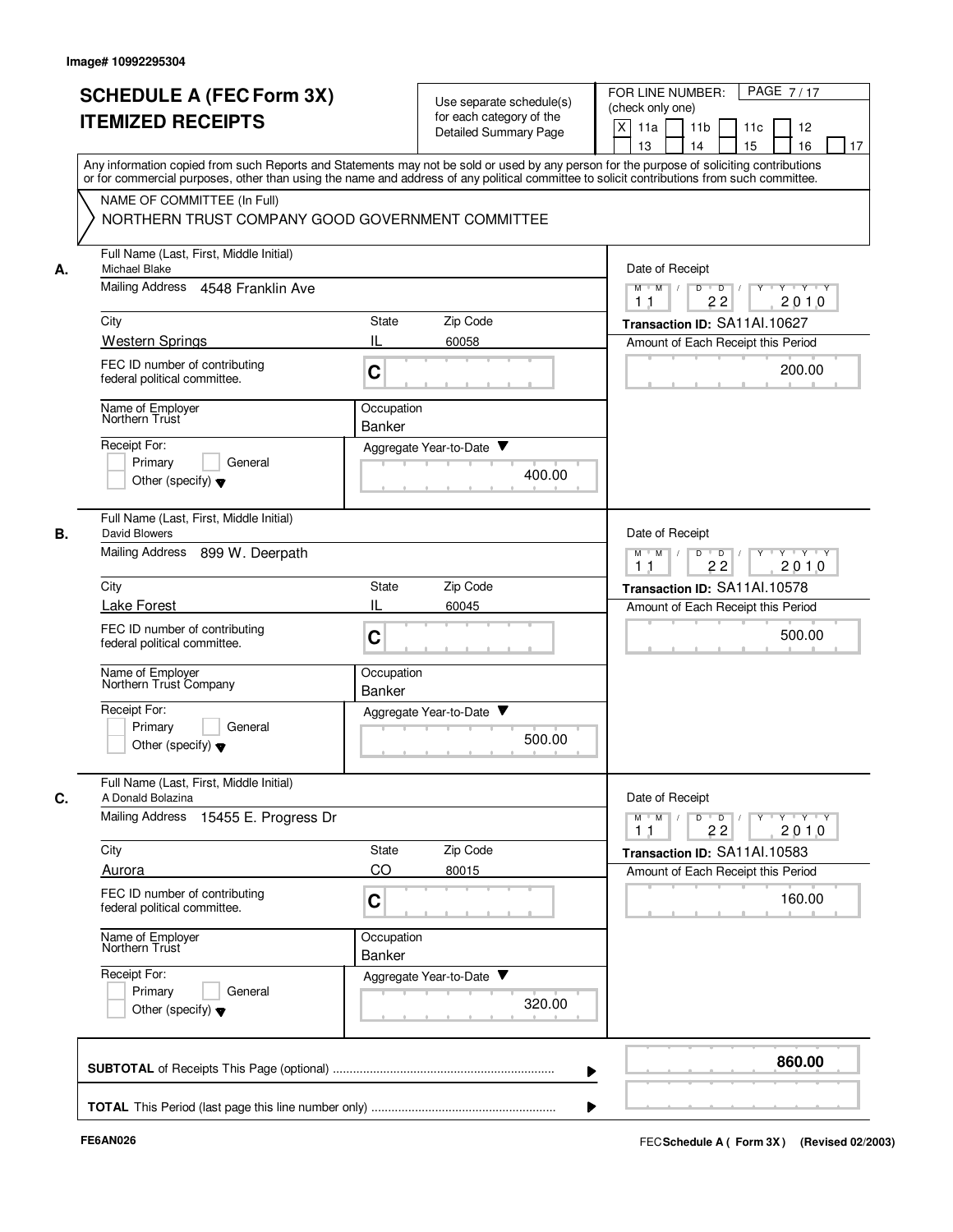|    | <b>SCHEDULE A (FEC Form 3X)</b>                                                                                                                                                                                                                                                         |                      | Use separate schedule(s)                          | PAGE 8/17<br>FOR LINE NUMBER:                                                                                                            |
|----|-----------------------------------------------------------------------------------------------------------------------------------------------------------------------------------------------------------------------------------------------------------------------------------------|----------------------|---------------------------------------------------|------------------------------------------------------------------------------------------------------------------------------------------|
|    | <b>ITEMIZED RECEIPTS</b>                                                                                                                                                                                                                                                                |                      | for each category of the<br>Detailed Summary Page | (check only one)<br>X<br>11a<br>11 <sub>b</sub><br>11c<br>12<br>15<br>13<br>14<br>16<br>17                                               |
|    | Any information copied from such Reports and Statements may not be sold or used by any person for the purpose of soliciting contributions<br>or for commercial purposes, other than using the name and address of any political committee to solicit contributions from such committee. |                      |                                                   |                                                                                                                                          |
|    | NAME OF COMMITTEE (In Full)<br>NORTHERN TRUST COMPANY GOOD GOVERNMENT COMMITTEE                                                                                                                                                                                                         |                      |                                                   |                                                                                                                                          |
| А. | Full Name (Last, First, Middle Initial)<br>Perry E Brown                                                                                                                                                                                                                                |                      |                                                   | Date of Receipt                                                                                                                          |
|    | Mailing Address 231 Bloomfield Drive                                                                                                                                                                                                                                                    |                      |                                                   | $M$ $M$ /<br>D<br>$\overline{D}$ /<br>$Y - Y - Y$<br>22<br>2010<br>11                                                                    |
|    | City                                                                                                                                                                                                                                                                                    | State                | Zip Code                                          | Transaction ID: SA11Al.10584                                                                                                             |
|    | West Palm Beach                                                                                                                                                                                                                                                                         | FL                   | 33405                                             | Amount of Each Receipt this Period                                                                                                       |
|    | FEC ID number of contributing<br>federal political committee.                                                                                                                                                                                                                           | C                    |                                                   | 160.00                                                                                                                                   |
|    | Name of Employer<br>Northern Trust                                                                                                                                                                                                                                                      | Occupation<br>Banker |                                                   |                                                                                                                                          |
|    | Receipt For:                                                                                                                                                                                                                                                                            |                      | Aggregate Year-to-Date ▼                          |                                                                                                                                          |
|    | Primary<br>General<br>Other (specify) $\blacktriangledown$                                                                                                                                                                                                                              |                      | 240.00                                            |                                                                                                                                          |
| В. | Full Name (Last, First, Middle Initial)<br>John C Canty                                                                                                                                                                                                                                 |                      |                                                   | Date of Receipt                                                                                                                          |
|    | <b>Mailing Address</b><br>12802 W Sanctuary Lane                                                                                                                                                                                                                                        |                      |                                                   | $Y$ $Y$ $Y$<br>$M$ M<br>D<br>$\overline{D}$<br>Y<br>2010<br>1 <sub>1</sub><br>22                                                         |
|    | City                                                                                                                                                                                                                                                                                    | <b>State</b>         | Zip Code                                          | Transaction ID: SA11AI.10629                                                                                                             |
|    | Lake Bluff                                                                                                                                                                                                                                                                              | IL                   | 60044                                             | Amount of Each Receipt this Period                                                                                                       |
|    | FEC ID number of contributing<br>federal political committee.                                                                                                                                                                                                                           | C                    |                                                   | 160.00                                                                                                                                   |
|    | Name of Employer<br>The Northern Trust Co.                                                                                                                                                                                                                                              | Occupation<br>Banker |                                                   |                                                                                                                                          |
|    | Receipt For:<br>Primary<br>General<br>Other (specify) $\blacktriangledown$                                                                                                                                                                                                              |                      | Aggregate Year-to-Date<br>320.00                  |                                                                                                                                          |
| C. | Full Name (Last, First, Middle Initial)<br>John Couzens                                                                                                                                                                                                                                 |                      |                                                   | Date of Receipt                                                                                                                          |
|    | <b>Mailing Address</b><br>28 Crestmoor Drive                                                                                                                                                                                                                                            |                      |                                                   | $\mathsf{Y} \dashv \mathsf{Y} \dashv \mathsf{Y} \dashv \mathsf{Y}$<br>$M$ $M$ $/$<br>$\overline{D}$<br>D<br>22<br>2010<br>1 <sub>1</sub> |
|    | City                                                                                                                                                                                                                                                                                    | State                | Zip Code                                          | Transaction ID: SA11Al.10586                                                                                                             |
|    | Denver                                                                                                                                                                                                                                                                                  | CO                   | 80220                                             | Amount of Each Receipt this Period                                                                                                       |
|    | FEC ID number of contributing<br>federal political committee.                                                                                                                                                                                                                           | C                    |                                                   | 800.00                                                                                                                                   |
|    | Name of Employer<br>Northern Trust                                                                                                                                                                                                                                                      | Occupation<br>Banker |                                                   |                                                                                                                                          |
|    | Receipt For:<br>Primary<br>General<br>Other (specify) $\blacktriangledown$                                                                                                                                                                                                              |                      | Aggregate Year-to-Date<br>1600.00                 |                                                                                                                                          |
|    |                                                                                                                                                                                                                                                                                         |                      |                                                   | 1120.00                                                                                                                                  |
|    |                                                                                                                                                                                                                                                                                         |                      |                                                   |                                                                                                                                          |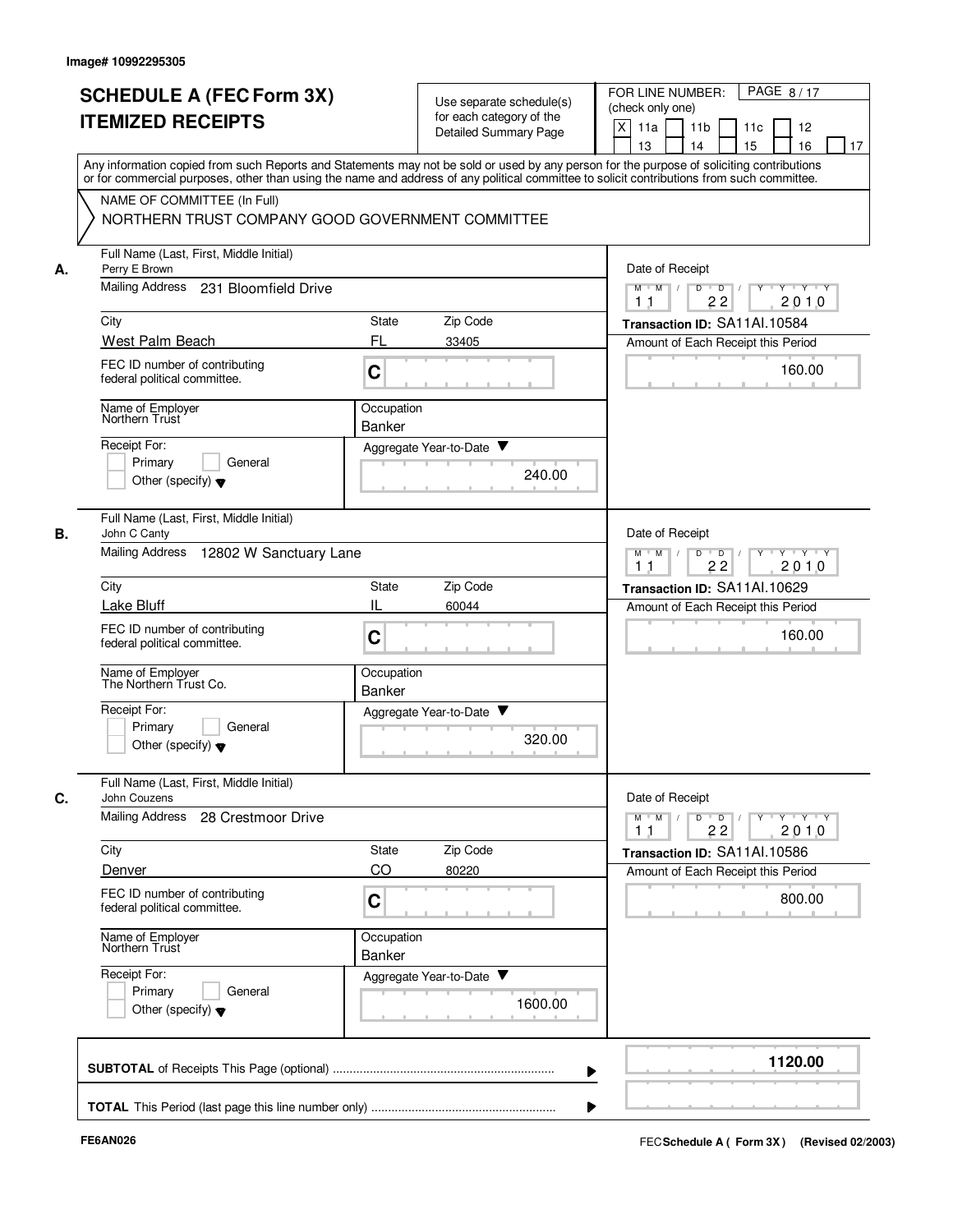|    | <b>SCHEDULE A (FEC Form 3X)</b><br><b>ITEMIZED RECEIPTS</b>                | Use separate schedule(s)<br>for each category of the<br>Detailed Summary Page | PAGE 9/17<br>FOR LINE NUMBER:<br>(check only one)<br>X<br>11a<br>11 <sub>b</sub><br>11c<br>12<br>13<br>14<br>15<br>16<br>17                                                                                                                                                             |
|----|----------------------------------------------------------------------------|-------------------------------------------------------------------------------|-----------------------------------------------------------------------------------------------------------------------------------------------------------------------------------------------------------------------------------------------------------------------------------------|
|    | NAME OF COMMITTEE (In Full)                                                |                                                                               | Any information copied from such Reports and Statements may not be sold or used by any person for the purpose of soliciting contributions<br>or for commercial purposes, other than using the name and address of any political committee to solicit contributions from such committee. |
|    | NORTHERN TRUST COMPANY GOOD GOVERNMENT COMMITTEE                           |                                                                               |                                                                                                                                                                                                                                                                                         |
| А. | Full Name (Last, First, Middle Initial)<br>Mr. Rudy DePorter               |                                                                               | Date of Receipt                                                                                                                                                                                                                                                                         |
|    | <b>Mailing Address</b><br>7065 E Country Club Lane                         |                                                                               | $M$ $M$<br>D<br>$\overline{D}$<br>Y Y Y Y<br>2010<br>1 <sub>1</sub><br>22                                                                                                                                                                                                               |
|    | City                                                                       | Zip Code<br>State                                                             | Transaction ID: SA11Al.10587                                                                                                                                                                                                                                                            |
|    | Anaheim                                                                    | CA<br>92807                                                                   | Amount of Each Receipt this Period                                                                                                                                                                                                                                                      |
|    | FEC ID number of contributing<br>federal political committee.              | C                                                                             | 160.00<br>- 80                                                                                                                                                                                                                                                                          |
|    | Name of Employer<br>Northern Trust Bank, CA                                | Occupation<br><b>Banker</b>                                                   |                                                                                                                                                                                                                                                                                         |
|    | Receipt For:<br>Primary<br>General                                         | Aggregate Year-to-Date ▼                                                      |                                                                                                                                                                                                                                                                                         |
|    | Other (specify) $\blacktriangledown$                                       |                                                                               | 320.00                                                                                                                                                                                                                                                                                  |
| В. | Full Name (Last, First, Middle Initial)<br>William R Dodds                 |                                                                               | Date of Receipt                                                                                                                                                                                                                                                                         |
|    | Mailing Address<br>537 Monroe Ave.                                         |                                                                               | $Y + Y + Y$<br>M<br>M<br>D<br>$\mathsf D$<br>22<br>2010<br>11                                                                                                                                                                                                                           |
|    | City                                                                       | State<br>Zip Code                                                             | Transaction ID: SA11AI.10636                                                                                                                                                                                                                                                            |
|    | Glencoe                                                                    | IL<br>60022                                                                   | Amount of Each Receipt this Period                                                                                                                                                                                                                                                      |
|    | FEC ID number of contributing<br>federal political committee.              | C                                                                             | 200.00                                                                                                                                                                                                                                                                                  |
|    | Name of Employer<br>The Northern Trust Co.                                 | Occupation<br>Banker                                                          |                                                                                                                                                                                                                                                                                         |
|    | Receipt For:<br>Primary<br>General<br>Other (specify) $\blacktriangledown$ | Aggregate Year-to-Date                                                        | 400.00                                                                                                                                                                                                                                                                                  |
| C. | Full Name (Last, First, Middle Initial)<br>Daniel Houlihan                 |                                                                               | Date of Receipt                                                                                                                                                                                                                                                                         |
|    | <b>Mailing Address</b><br>1721 Bowling Green Drive                         |                                                                               | $Y + Y + Y$<br>$M$ $M$<br>D<br>$\overline{D}$<br>2010<br>22<br>11                                                                                                                                                                                                                       |
|    | City                                                                       | Zip Code<br>State                                                             | Transaction ID: SA11Al.10651                                                                                                                                                                                                                                                            |
|    | <b>Lake Forest</b>                                                         | IL<br>60045                                                                   | Amount of Each Receipt this Period                                                                                                                                                                                                                                                      |
|    | FEC ID number of contributing<br>federal political committee.              | C                                                                             | 160.00                                                                                                                                                                                                                                                                                  |
|    | Name of Employer<br>Northern Trust                                         | Occupation<br><b>Banker</b>                                                   |                                                                                                                                                                                                                                                                                         |
|    | Receipt For:<br>Primary<br>General<br>Other (specify) $\blacktriangledown$ | Aggregate Year-to-Date ▼                                                      | 320.00                                                                                                                                                                                                                                                                                  |
|    |                                                                            |                                                                               | 520.00                                                                                                                                                                                                                                                                                  |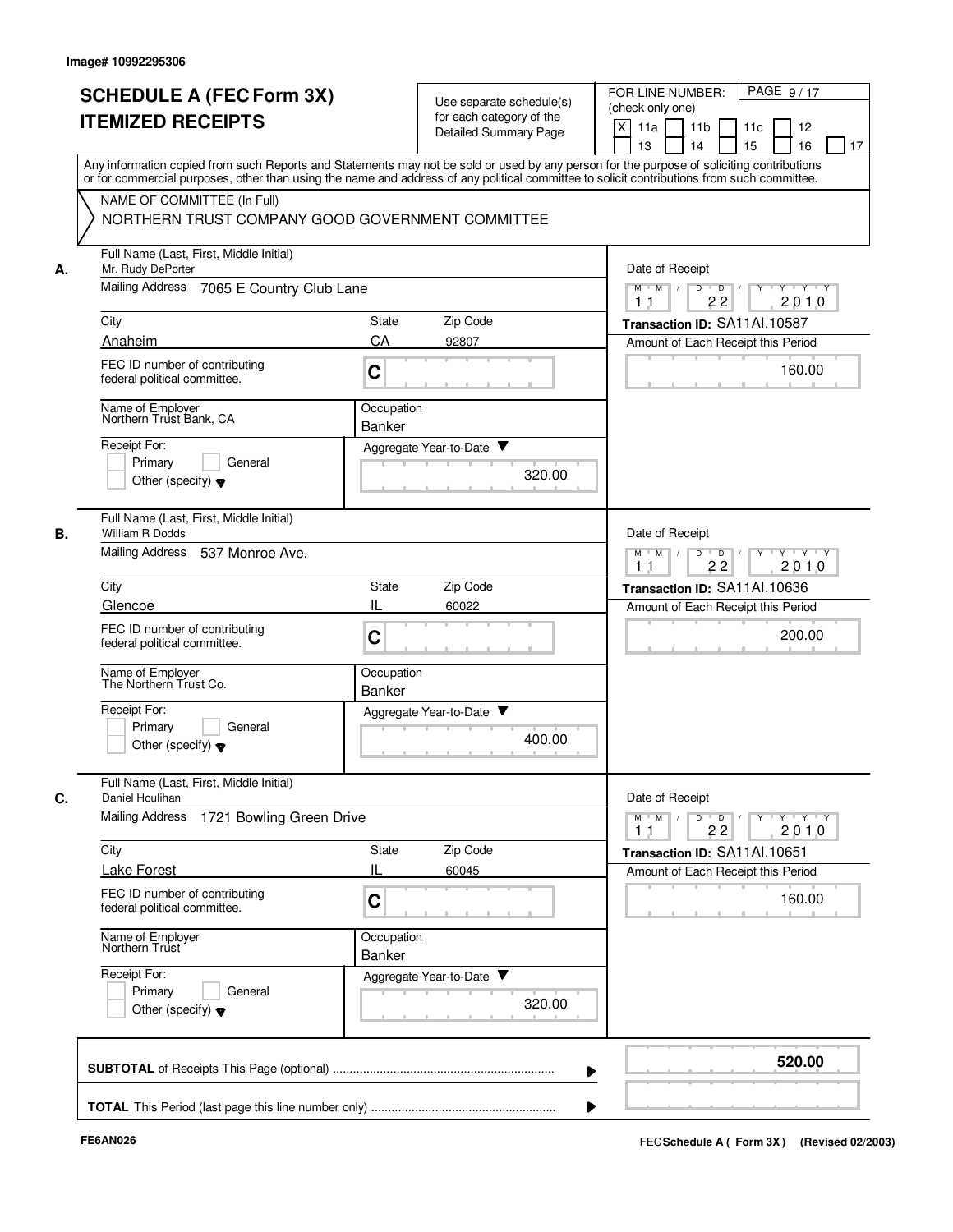|    | <b>SCHEDULE A (FEC Form 3X)</b><br><b>ITEMIZED RECEIPTS</b>                                                                                                                                                                                                                             | Use separate schedule(s)<br>for each category of the<br><b>Detailed Summary Page</b> | PAGE 10/17<br>FOR LINE NUMBER:<br>(check only one)<br>$\times$<br>11a<br>11 <sub>b</sub><br>11c<br>12<br>15<br>13<br>14<br>16<br>17                                                    |
|----|-----------------------------------------------------------------------------------------------------------------------------------------------------------------------------------------------------------------------------------------------------------------------------------------|--------------------------------------------------------------------------------------|----------------------------------------------------------------------------------------------------------------------------------------------------------------------------------------|
|    | Any information copied from such Reports and Statements may not be sold or used by any person for the purpose of soliciting contributions<br>or for commercial purposes, other than using the name and address of any political committee to solicit contributions from such committee. |                                                                                      |                                                                                                                                                                                        |
|    | NAME OF COMMITTEE (In Full)<br>NORTHERN TRUST COMPANY GOOD GOVERNMENT COMMITTEE                                                                                                                                                                                                         |                                                                                      |                                                                                                                                                                                        |
| А. | Full Name (Last, First, Middle Initial)<br>Bruce C Janovsky                                                                                                                                                                                                                             |                                                                                      | Date of Receipt                                                                                                                                                                        |
|    | Mailing Address 774 Inverness Dr                                                                                                                                                                                                                                                        |                                                                                      | $M$ $M$ /<br>$D$ $D$ $/$<br>$Y$ <sup>U</sup><br>Y Y Y Y<br>22<br>2010<br>11                                                                                                            |
|    | City                                                                                                                                                                                                                                                                                    | Zip Code<br>State                                                                    | Transaction ID: SA11Al.10654                                                                                                                                                           |
|    | Aurora                                                                                                                                                                                                                                                                                  | Ш<br>60504                                                                           | Amount of Each Receipt this Period                                                                                                                                                     |
|    | FEC ID number of contributing<br>federal political committee.                                                                                                                                                                                                                           | C                                                                                    | 200.00                                                                                                                                                                                 |
|    | Name of Employer<br>Northern Trust                                                                                                                                                                                                                                                      | Occupation<br><b>Banker</b>                                                          |                                                                                                                                                                                        |
|    | Receipt For:                                                                                                                                                                                                                                                                            | Aggregate Year-to-Date ▼                                                             |                                                                                                                                                                                        |
|    | Primary<br>General<br>Other (specify) $\blacktriangledown$                                                                                                                                                                                                                              | 400.00                                                                               |                                                                                                                                                                                        |
| В. | Full Name (Last, First, Middle Initial)<br>Gary L Konsler                                                                                                                                                                                                                               |                                                                                      | Date of Receipt                                                                                                                                                                        |
|    | <b>Mailing Address</b><br>888 Brickell Key Drive<br>#3007                                                                                                                                                                                                                               |                                                                                      | $Y - Y - Y - Y$<br>M<br>M<br>D<br>$\overline{\phantom{0}}$<br>2010<br>11<br>22                                                                                                         |
|    | City                                                                                                                                                                                                                                                                                    | Zip Code<br><b>State</b>                                                             | Transaction ID: SA11Al.10596                                                                                                                                                           |
|    | Miami                                                                                                                                                                                                                                                                                   | FL<br>33131                                                                          | Amount of Each Receipt this Period                                                                                                                                                     |
|    | FEC ID number of contributing<br>federal political committee.                                                                                                                                                                                                                           | C                                                                                    | 160.00                                                                                                                                                                                 |
|    | Name of Employer<br>Northern Trust                                                                                                                                                                                                                                                      | Occupation<br><b>Banker</b>                                                          |                                                                                                                                                                                        |
|    | Receipt For:<br>Primary<br>General<br>Other (specify) $\blacktriangledown$                                                                                                                                                                                                              | Aggregate Year-to-Date<br>320.00                                                     |                                                                                                                                                                                        |
| C. | Full Name (Last, First, Middle Initial)<br>Donald A Kress                                                                                                                                                                                                                               |                                                                                      | Date of Receipt                                                                                                                                                                        |
|    | Mailing Address 6445 SW 133 Drive                                                                                                                                                                                                                                                       |                                                                                      | $\mathsf{Y} \dashv \mathsf{Y} \dashv \mathsf{Y} \dashv \mathsf{Y}$<br>$\blacksquare$ $\blacksquare$ $\blacksquare$ $\blacksquare$ $\blacksquare$<br>$M$ $M$ /<br>D<br>2010<br>22<br>11 |
|    | City<br>Miami                                                                                                                                                                                                                                                                           | Zip Code<br>State<br>FL<br>33156                                                     | Transaction ID: SA11Al.10597<br>Amount of Each Receipt this Period                                                                                                                     |
|    | FEC ID number of contributing<br>federal political committee.                                                                                                                                                                                                                           | C                                                                                    | 160.00                                                                                                                                                                                 |
|    | Name of Employer<br>Northern Trust                                                                                                                                                                                                                                                      | Occupation<br>Banker                                                                 |                                                                                                                                                                                        |
|    | Receipt For:<br>Primary<br>General<br>Other (specify) $\blacktriangledown$                                                                                                                                                                                                              | Aggregate Year-to-Date<br>320.00                                                     |                                                                                                                                                                                        |
|    |                                                                                                                                                                                                                                                                                         |                                                                                      | 520.00                                                                                                                                                                                 |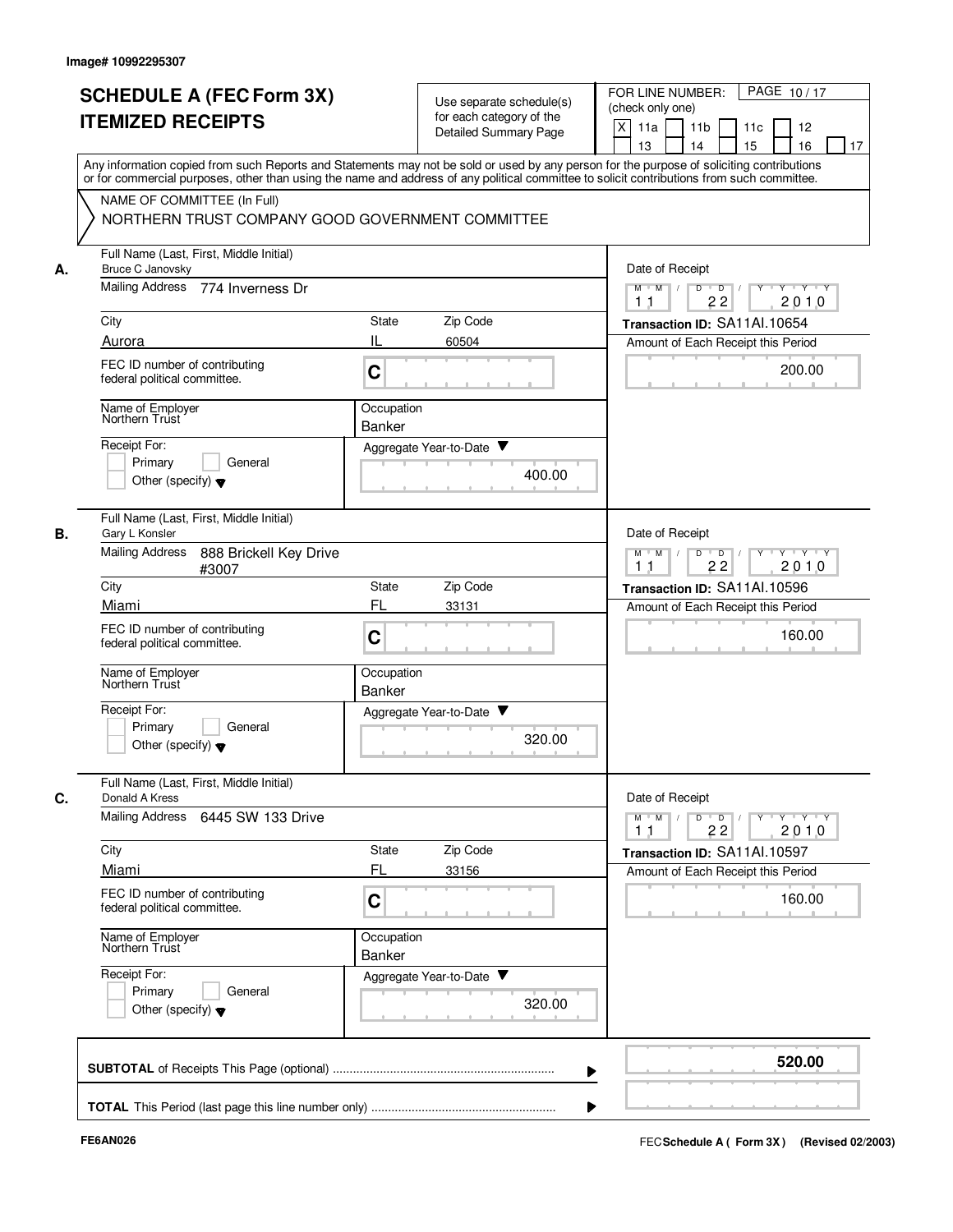|    | <b>SCHEDULE A (FEC Form 3X)</b><br><b>ITEMIZED RECEIPTS</b>                                                                                                                                                                                                                             |                             | Use separate schedule(s)<br>for each category of the | PAGE 11/17<br>FOR LINE NUMBER:<br>(check only one)                                                                    |
|----|-----------------------------------------------------------------------------------------------------------------------------------------------------------------------------------------------------------------------------------------------------------------------------------------|-----------------------------|------------------------------------------------------|-----------------------------------------------------------------------------------------------------------------------|
|    |                                                                                                                                                                                                                                                                                         |                             | Detailed Summary Page                                | X<br>11 <sub>b</sub><br>11a<br>11c<br>12<br>15<br>13<br>14<br>16<br>17                                                |
|    | Any information copied from such Reports and Statements may not be sold or used by any person for the purpose of soliciting contributions<br>or for commercial purposes, other than using the name and address of any political committee to solicit contributions from such committee. |                             |                                                      |                                                                                                                       |
|    | NAME OF COMMITTEE (In Full)<br>NORTHERN TRUST COMPANY GOOD GOVERNMENT COMMITTEE                                                                                                                                                                                                         |                             |                                                      |                                                                                                                       |
| А. | Full Name (Last, First, Middle Initial)<br>Ms Carolyn Lee                                                                                                                                                                                                                               |                             |                                                      | Date of Receipt                                                                                                       |
|    | <b>Mailing Address</b><br>2856 NE 36 St                                                                                                                                                                                                                                                 |                             |                                                      | y y y y y y<br>$M$ $M$ /<br>D<br>$\overline{D}$ /<br>22<br>2010<br>11                                                 |
|    | City                                                                                                                                                                                                                                                                                    | State                       | Zip Code                                             | Transaction ID: SA11Al.10599                                                                                          |
|    | Ft Lauderdale<br>FEC ID number of contributing<br>federal political committee.                                                                                                                                                                                                          | FL<br>C                     | 33308                                                | Amount of Each Receipt this Period<br>160.00                                                                          |
|    | Name of Employer<br>Northern Trust                                                                                                                                                                                                                                                      | Occupation<br>Banker        |                                                      |                                                                                                                       |
|    | Receipt For:                                                                                                                                                                                                                                                                            |                             | Aggregate Year-to-Date ▼                             |                                                                                                                       |
|    | Primary<br>General<br>Other (specify) $\blacktriangledown$                                                                                                                                                                                                                              |                             | 320.00                                               |                                                                                                                       |
| В. | Full Name (Last, First, Middle Initial)<br><b>Bruce Fredric Letten</b>                                                                                                                                                                                                                  |                             |                                                      | Date of Receipt                                                                                                       |
|    | Mailing Address<br>924 Oxford Road                                                                                                                                                                                                                                                      |                             |                                                      | $Y$ $Y$ $Y$<br>$M$ M<br>D<br>$\overline{D}$<br>2010<br>1 <sub>1</sub><br>22                                           |
|    | City                                                                                                                                                                                                                                                                                    | State                       | Zip Code                                             | Transaction ID: SA11Al.10662                                                                                          |
|    | Deerfield                                                                                                                                                                                                                                                                               | IL                          | 60015                                                | Amount of Each Receipt this Period                                                                                    |
|    | FEC ID number of contributing<br>federal political committee.                                                                                                                                                                                                                           | C                           |                                                      | 160.00                                                                                                                |
|    | Name of Employer<br>Northern Trust                                                                                                                                                                                                                                                      | Occupation<br><b>Banker</b> |                                                      |                                                                                                                       |
|    | Receipt For:<br>Primary<br>General<br>Other (specify) $\blacktriangledown$                                                                                                                                                                                                              |                             | Aggregate Year-to-Date<br>320.00                     |                                                                                                                       |
| C. | Full Name (Last, First, Middle Initial)<br>Daniel Lindley                                                                                                                                                                                                                               |                             |                                                      | Date of Receipt                                                                                                       |
|    | Mailing Address 1914 Academy Place                                                                                                                                                                                                                                                      |                             |                                                      | $\mathsf{Y} \dashv \mathsf{Y} \dashv \mathsf{Y}$<br>$M$ M<br>D<br>$\overline{D}$<br>Y<br>2010<br>1 <sub>1</sub><br>22 |
|    | City                                                                                                                                                                                                                                                                                    | State                       | Zip Code                                             | Transaction ID: SA11Al.10579                                                                                          |
|    | Wilmington<br>FEC ID number of contributing                                                                                                                                                                                                                                             | DE                          | 19806                                                | Amount of Each Receipt this Period                                                                                    |
|    | federal political committee.                                                                                                                                                                                                                                                            | C                           |                                                      | 400.00                                                                                                                |
|    | Name of Employer<br>The Northern Trust Co. of<br>DE                                                                                                                                                                                                                                     | Occupation<br>Banker        |                                                      |                                                                                                                       |
|    | Receipt For:<br>Primary<br>General<br>Other (specify) $\blacktriangledown$                                                                                                                                                                                                              |                             | Aggregate Year-to-Date<br>800.00                     |                                                                                                                       |
|    |                                                                                                                                                                                                                                                                                         |                             |                                                      | 720.00                                                                                                                |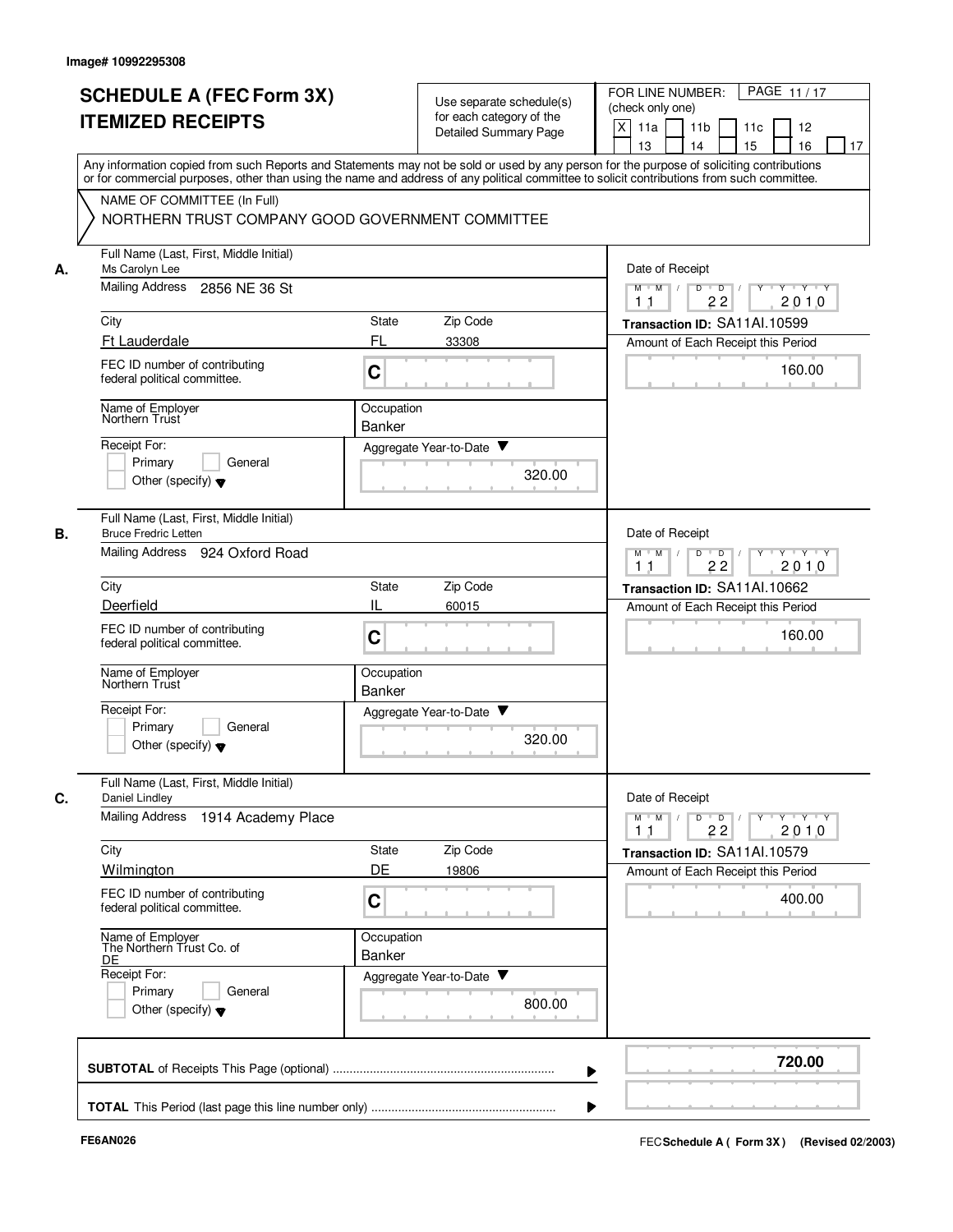|    | <b>SCHEDULE A (FEC Form 3X)</b><br><b>ITEMIZED RECEIPTS</b>                                                                                                                                                                                                                             |                                                                                       | Use separate schedule(s)<br>for each category of the<br>Detailed Summary Page | PAGE 12/17<br>FOR LINE NUMBER:<br>(check only one)<br>X<br>11 <sub>b</sub><br>11a<br>11c<br>12<br>14<br>15<br>16<br>13<br>17 |
|----|-----------------------------------------------------------------------------------------------------------------------------------------------------------------------------------------------------------------------------------------------------------------------------------------|---------------------------------------------------------------------------------------|-------------------------------------------------------------------------------|------------------------------------------------------------------------------------------------------------------------------|
|    | Any information copied from such Reports and Statements may not be sold or used by any person for the purpose of soliciting contributions<br>or for commercial purposes, other than using the name and address of any political committee to solicit contributions from such committee. |                                                                                       |                                                                               |                                                                                                                              |
|    | NAME OF COMMITTEE (In Full)<br>NORTHERN TRUST COMPANY GOOD GOVERNMENT COMMITTEE                                                                                                                                                                                                         |                                                                                       |                                                                               |                                                                                                                              |
| А. | Full Name (Last, First, Middle Initial)<br>J. Stephen Maclellan                                                                                                                                                                                                                         |                                                                                       |                                                                               | Date of Receipt                                                                                                              |
|    | <b>Mailing Address</b><br>7181 E. Camelback Road<br>#703                                                                                                                                                                                                                                | $\overline{D}$<br>$M$ $M$ /<br>$\overline{D}$<br>$Y - Y - Y$<br>Y<br>2010<br>11<br>22 |                                                                               |                                                                                                                              |
|    | City                                                                                                                                                                                                                                                                                    | State                                                                                 | Zip Code                                                                      | Transaction ID: SA11Al.10600                                                                                                 |
|    | Scottsdale<br>FEC ID number of contributing<br>federal political committee.                                                                                                                                                                                                             | AZ<br>C                                                                               | 85251                                                                         | Amount of Each Receipt this Period<br>200.00                                                                                 |
|    | Name of Employer<br>Northern Trust                                                                                                                                                                                                                                                      | Occupation<br><b>Banker</b>                                                           |                                                                               |                                                                                                                              |
|    | Receipt For:<br>Primary<br>General<br>Other (specify) $\blacktriangledown$                                                                                                                                                                                                              |                                                                                       | Aggregate Year-to-Date ▼<br>400.00                                            |                                                                                                                              |
| В. | Full Name (Last, First, Middle Initial)<br>Joseph McInerney<br>Mailing Address<br>114 Brookmere Drive                                                                                                                                                                                   |                                                                                       |                                                                               | Date of Receipt<br>$Y + Y + Y$<br>M<br>D<br>$\overline{D}$<br>M                                                              |
|    | City                                                                                                                                                                                                                                                                                    | 22<br>2010<br>11                                                                      |                                                                               |                                                                                                                              |
|    | Fairfield                                                                                                                                                                                                                                                                               | State<br><b>CT</b>                                                                    | Zip Code<br>06824                                                             | Transaction ID: SA11Al.10708<br>Amount of Each Receipt this Period                                                           |
|    | FEC ID number of contributing<br>federal political committee.                                                                                                                                                                                                                           | C                                                                                     |                                                                               | 200.00                                                                                                                       |
|    | Name of Employer<br>Northern Trust                                                                                                                                                                                                                                                      | Occupation<br>Banker                                                                  |                                                                               |                                                                                                                              |
|    | Receipt For:<br>Primary<br>General<br>Other (specify) $\blacktriangledown$                                                                                                                                                                                                              |                                                                                       | Aggregate Year-to-Date<br>400.00                                              |                                                                                                                              |
|    | Full Name (Last, First, Middle Initial)<br>L James Mitchell                                                                                                                                                                                                                             |                                                                                       |                                                                               | Date of Receipt                                                                                                              |
|    | <b>Mailing Address</b><br>4N550 School Rd.                                                                                                                                                                                                                                              |                                                                                       |                                                                               | YULYULYULY<br>D<br>$\Box$<br>$M$ $M$ /<br>2010<br>22<br>11                                                                   |
|    | City                                                                                                                                                                                                                                                                                    | State                                                                                 | Zip Code                                                                      | Transaction ID: SA11Al.10699                                                                                                 |
|    | St. Charles                                                                                                                                                                                                                                                                             | IL                                                                                    | 60175                                                                         | Amount of Each Receipt this Period                                                                                           |
|    | FEC ID number of contributing<br>federal political committee.                                                                                                                                                                                                                           | C                                                                                     |                                                                               | 160.00                                                                                                                       |
|    | Name of Employer<br>Northern Trust                                                                                                                                                                                                                                                      | Occupation<br>Banker                                                                  |                                                                               |                                                                                                                              |
|    | Receipt For:<br>Primary<br>General<br>Other (specify) $\blacktriangledown$                                                                                                                                                                                                              |                                                                                       | Aggregate Year-to-Date<br>240.00                                              |                                                                                                                              |
|    |                                                                                                                                                                                                                                                                                         |                                                                                       |                                                                               | 560.00                                                                                                                       |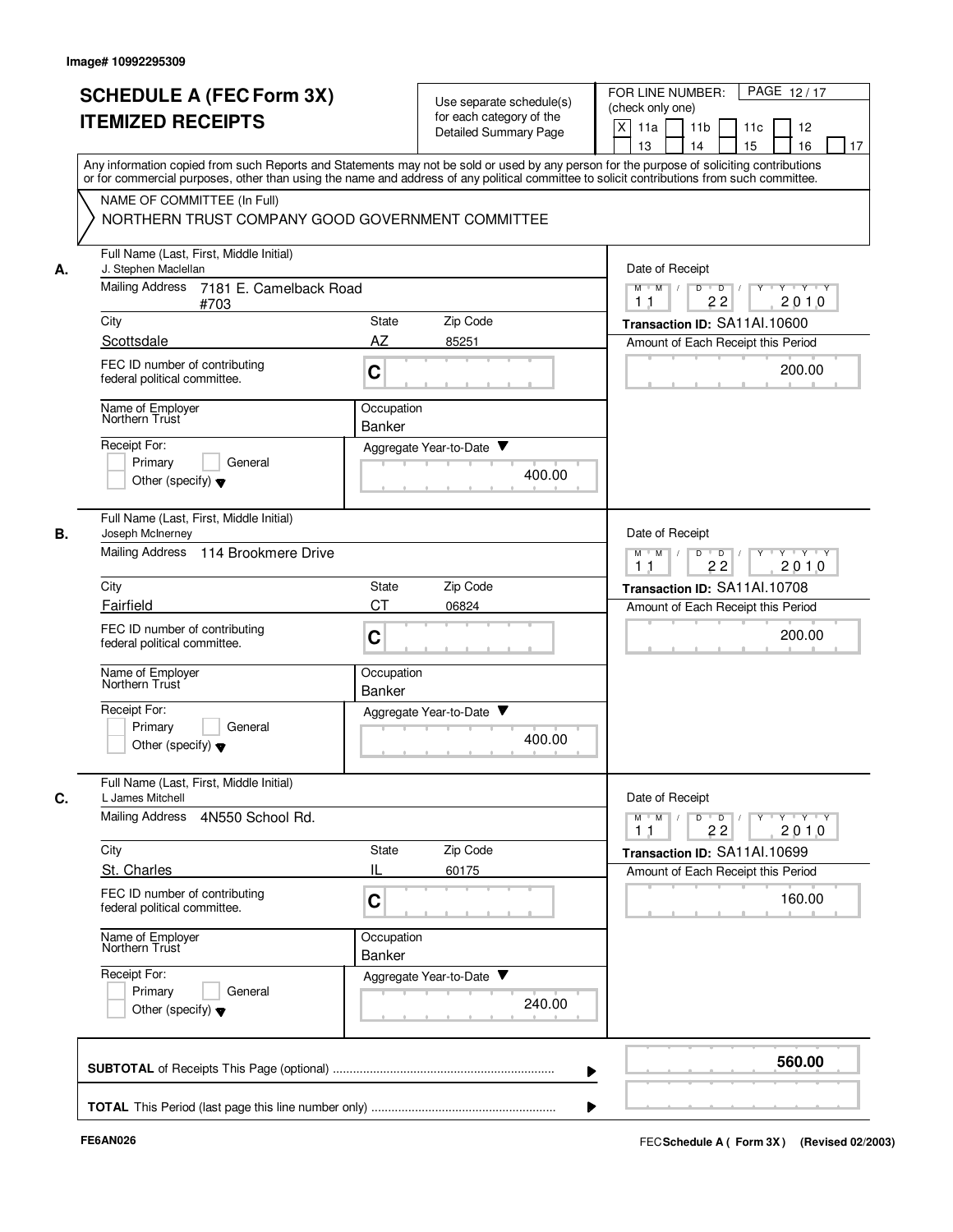|    | <b>SCHEDULE A (FEC Form 3X)</b><br><b>ITEMIZED RECEIPTS</b>                                                                                                                                                                                                                             |                                                                    | Use separate schedule(s)<br>for each category of the<br>Detailed Summary Page | PAGE 13/17<br>FOR LINE NUMBER:<br>(check only one)<br>X<br>11a<br>11 <sub>b</sub><br>11c<br>12<br>15<br>13<br>14<br>16<br>17 |
|----|-----------------------------------------------------------------------------------------------------------------------------------------------------------------------------------------------------------------------------------------------------------------------------------------|--------------------------------------------------------------------|-------------------------------------------------------------------------------|------------------------------------------------------------------------------------------------------------------------------|
|    | Any information copied from such Reports and Statements may not be sold or used by any person for the purpose of soliciting contributions<br>or for commercial purposes, other than using the name and address of any political committee to solicit contributions from such committee. |                                                                    |                                                                               |                                                                                                                              |
|    | NAME OF COMMITTEE (In Full)<br>NORTHERN TRUST COMPANY GOOD GOVERNMENT COMMITTEE                                                                                                                                                                                                         |                                                                    |                                                                               |                                                                                                                              |
| А. | Full Name (Last, First, Middle Initial)<br>Beth Provanzana                                                                                                                                                                                                                              |                                                                    |                                                                               | Date of Receipt                                                                                                              |
|    | Mailing Address<br>3627 N. Marshfield Ave                                                                                                                                                                                                                                               | $M$ $M$ /<br>D<br>$\Box$ D $\Box$ /<br>Y Y Y Y<br>2010<br>22<br>11 |                                                                               |                                                                                                                              |
|    | City                                                                                                                                                                                                                                                                                    | State                                                              | Zip Code                                                                      | Transaction ID: SA11Al.10702                                                                                                 |
|    | Chicago                                                                                                                                                                                                                                                                                 | IL                                                                 | 60613                                                                         | Amount of Each Receipt this Period                                                                                           |
|    | FEC ID number of contributing<br>federal political committee.                                                                                                                                                                                                                           | C                                                                  |                                                                               | 160.00                                                                                                                       |
|    | Name of Employer<br>Northern Trust                                                                                                                                                                                                                                                      | Occupation<br>Banker                                               |                                                                               |                                                                                                                              |
|    | Receipt For:                                                                                                                                                                                                                                                                            |                                                                    | Aggregate Year-to-Date ▼                                                      |                                                                                                                              |
|    | Primary<br>General<br>Other (specify) $\blacktriangledown$                                                                                                                                                                                                                              |                                                                    | 320.00                                                                        |                                                                                                                              |
| В. | Full Name (Last, First, Middle Initial)<br><b>William Brett Rees</b>                                                                                                                                                                                                                    |                                                                    |                                                                               | Date of Receipt                                                                                                              |
|    | <b>Mailing Address</b><br>1708 Cherokee Dr.                                                                                                                                                                                                                                             | Y Y Y Y<br>$M$ M<br>D<br>$\overline{D}$<br>Y<br>22<br>2010<br>11   |                                                                               |                                                                                                                              |
|    | City                                                                                                                                                                                                                                                                                    | State                                                              | Zip Code                                                                      | Transaction ID: SA11AI.10677                                                                                                 |
|    | Sarasota                                                                                                                                                                                                                                                                                | FL                                                                 | 34239                                                                         | Amount of Each Receipt this Period                                                                                           |
|    | FEC ID number of contributing<br>federal political committee.                                                                                                                                                                                                                           | C                                                                  |                                                                               | 240.00                                                                                                                       |
|    | Name of Employer<br>Northern Trust                                                                                                                                                                                                                                                      | Occupation<br>Banker                                               |                                                                               |                                                                                                                              |
|    | Receipt For:<br>Primary<br>General<br>Other (specify) $\blacktriangledown$                                                                                                                                                                                                              |                                                                    | Aggregate Year-to-Date<br>240.00                                              |                                                                                                                              |
|    | Full Name (Last, First, Middle Initial)<br>Douglas P Regan                                                                                                                                                                                                                              |                                                                    |                                                                               | Date of Receipt                                                                                                              |
| C. | <b>Mailing Address</b><br>340 East Randolph<br>Apartment 3804                                                                                                                                                                                                                           |                                                                    |                                                                               | $\mathsf{Y} \dashv \mathsf{Y} \dashv \mathsf{Y}$<br>$M$ $M$<br>$Y$ <sup>-1</sup><br>D<br>$\overline{D}$<br>2010<br>22<br>11  |
|    | City                                                                                                                                                                                                                                                                                    | State                                                              | Zip Code                                                                      | Transaction ID: SA11Al.10678                                                                                                 |
|    | Chicago                                                                                                                                                                                                                                                                                 | IL                                                                 | 60601                                                                         | Amount of Each Receipt this Period                                                                                           |
|    | FEC ID number of contributing<br>federal political committee.                                                                                                                                                                                                                           | C                                                                  |                                                                               | 200.00                                                                                                                       |
|    | Name of Employer<br>Northern Trust                                                                                                                                                                                                                                                      | Occupation<br>Banker                                               |                                                                               |                                                                                                                              |
|    | Receipt For:<br>Primary<br>General<br>Other (specify) $\blacktriangledown$                                                                                                                                                                                                              |                                                                    | Aggregate Year-to-Date<br>400.00                                              |                                                                                                                              |
|    |                                                                                                                                                                                                                                                                                         |                                                                    |                                                                               | 600.00                                                                                                                       |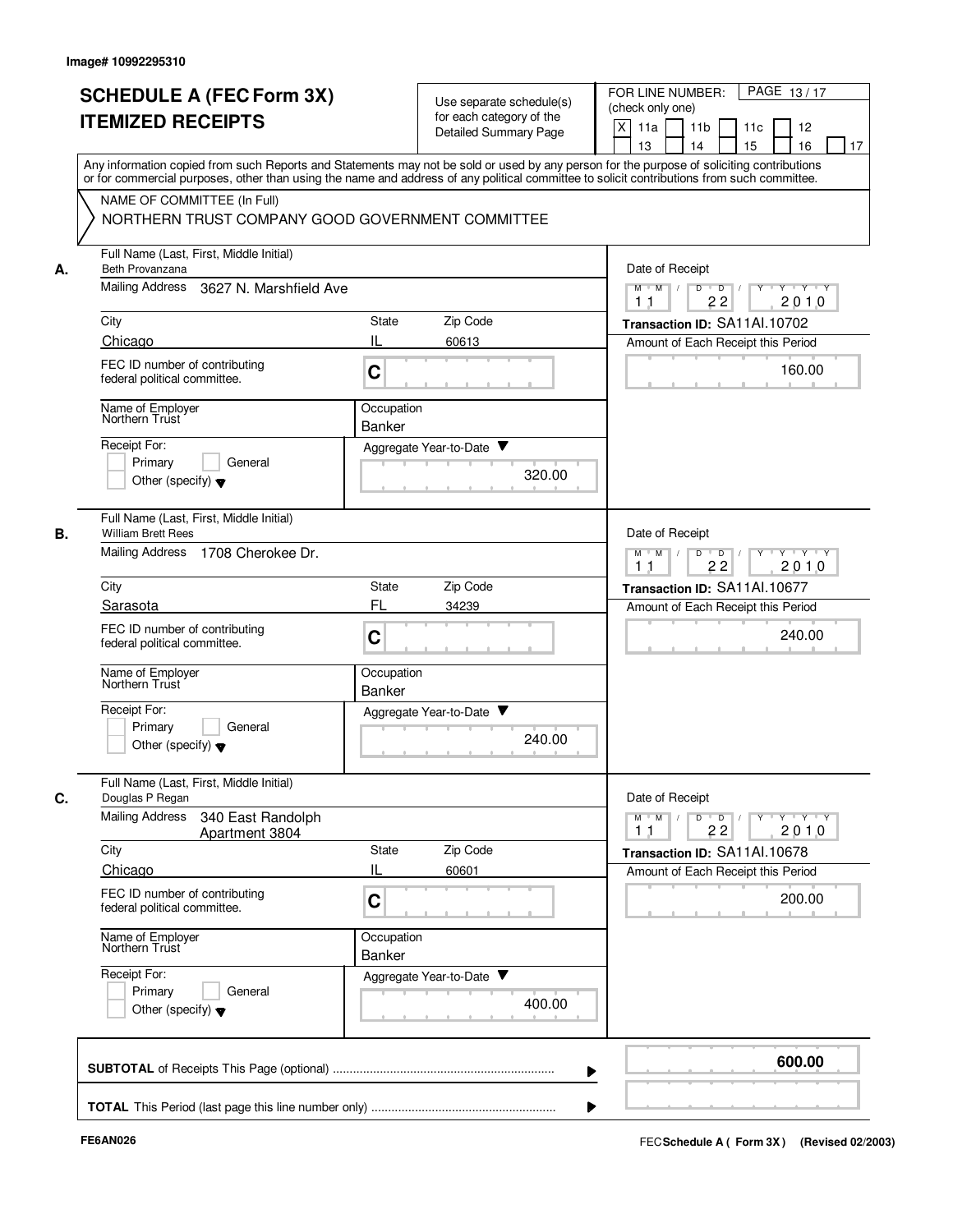|    | <b>SCHEDULE A (FEC Form 3X)</b><br><b>ITEMIZED RECEIPTS</b>                                                                                                                                                                                                                             |                                                               | Use separate schedule(s)<br>for each category of the<br>Detailed Summary Page | PAGE 14/17<br>FOR LINE NUMBER:<br>(check only one)<br>X<br>11a<br>11 <sub>b</sub><br>11c<br>12<br>13<br>14<br>15<br>16<br>17 |
|----|-----------------------------------------------------------------------------------------------------------------------------------------------------------------------------------------------------------------------------------------------------------------------------------------|---------------------------------------------------------------|-------------------------------------------------------------------------------|------------------------------------------------------------------------------------------------------------------------------|
|    | Any information copied from such Reports and Statements may not be sold or used by any person for the purpose of soliciting contributions<br>or for commercial purposes, other than using the name and address of any political committee to solicit contributions from such committee. |                                                               |                                                                               |                                                                                                                              |
|    | NAME OF COMMITTEE (In Full)<br>NORTHERN TRUST COMPANY GOOD GOVERNMENT COMMITTEE                                                                                                                                                                                                         |                                                               |                                                                               |                                                                                                                              |
| А. | Full Name (Last, First, Middle Initial)<br>Jaclene Robinson-lvy                                                                                                                                                                                                                         |                                                               |                                                                               | Date of Receipt                                                                                                              |
|    | <b>Mailing Address</b><br>123 W. Washington Blvd<br>Unit #2                                                                                                                                                                                                                             |                                                               |                                                                               | $M$ $M$ /<br>D<br>$\overline{D}$ /<br>Y Y Y Y<br>2010<br>1 <sub>1</sub><br>22                                                |
|    | City                                                                                                                                                                                                                                                                                    | State                                                         | Zip Code                                                                      | Transaction ID: SA11Al.10680                                                                                                 |
|    | Oak Park                                                                                                                                                                                                                                                                                | IL                                                            | 60302                                                                         | Amount of Each Receipt this Period                                                                                           |
|    | FEC ID number of contributing<br>federal political committee.                                                                                                                                                                                                                           | $\mathbf C$                                                   |                                                                               | 120.00<br>$\sim$ 0.1                                                                                                         |
|    | Name of Employer<br>Northern Trust                                                                                                                                                                                                                                                      | Occupation<br><b>Banker</b>                                   |                                                                               |                                                                                                                              |
|    | Receipt For:                                                                                                                                                                                                                                                                            |                                                               | Aggregate Year-to-Date ▼                                                      |                                                                                                                              |
|    | Primary<br>General<br>Other (specify) $\blacktriangledown$                                                                                                                                                                                                                              |                                                               | 240.00                                                                        |                                                                                                                              |
|    | Full Name (Last, First, Middle Initial)<br>Duane Roucheleau                                                                                                                                                                                                                             |                                                               |                                                                               | Date of Receipt                                                                                                              |
|    | Mailing Address 812 Alamosa Court                                                                                                                                                                                                                                                       | $Y + Y + Y$<br>M<br>M<br>D<br>$\mathsf D$<br>22<br>2010<br>11 |                                                                               |                                                                                                                              |
|    | City                                                                                                                                                                                                                                                                                    | State                                                         | Zip Code                                                                      | Transaction ID: SA11AI.10681                                                                                                 |
|    | Napervilles                                                                                                                                                                                                                                                                             | IL                                                            | 60565                                                                         | Amount of Each Receipt this Period                                                                                           |
|    | FEC ID number of contributing<br>federal political committee.                                                                                                                                                                                                                           | C                                                             |                                                                               | 200.00                                                                                                                       |
|    | Name of Employer<br>Northern Trust                                                                                                                                                                                                                                                      | Occupation<br>Banker                                          |                                                                               |                                                                                                                              |
|    | Receipt For:<br>Primary<br>General<br>Other (specify) $\blacktriangledown$                                                                                                                                                                                                              |                                                               | Aggregate Year-to-Date<br>400.00                                              |                                                                                                                              |
|    | Full Name (Last, First, Middle Initial)<br><b>Grant Sanders</b>                                                                                                                                                                                                                         |                                                               |                                                                               | Date of Receipt                                                                                                              |
|    | Mailing Address<br>6901 S. Constance                                                                                                                                                                                                                                                    |                                                               |                                                                               | $Y + Y + Y$<br>$M$ $M$<br>D<br>$\overline{D}$<br>22<br>2010<br>11                                                            |
|    | City                                                                                                                                                                                                                                                                                    | State                                                         | Zip Code                                                                      | Transaction ID: SA11Al.10703                                                                                                 |
|    | Chicago                                                                                                                                                                                                                                                                                 | IL                                                            | 60649                                                                         | Amount of Each Receipt this Period                                                                                           |
|    | FEC ID number of contributing<br>federal political committee.                                                                                                                                                                                                                           | C                                                             |                                                                               | 120.00                                                                                                                       |
|    | Name of Employer<br>Northern Trust                                                                                                                                                                                                                                                      | Occupation<br><b>Banker</b>                                   |                                                                               |                                                                                                                              |
|    | Receipt For:<br>Primary<br>General<br>Other (specify) $\blacktriangledown$                                                                                                                                                                                                              |                                                               | Aggregate Year-to-Date ▼<br>240.00                                            |                                                                                                                              |
|    |                                                                                                                                                                                                                                                                                         |                                                               |                                                                               | 440.00                                                                                                                       |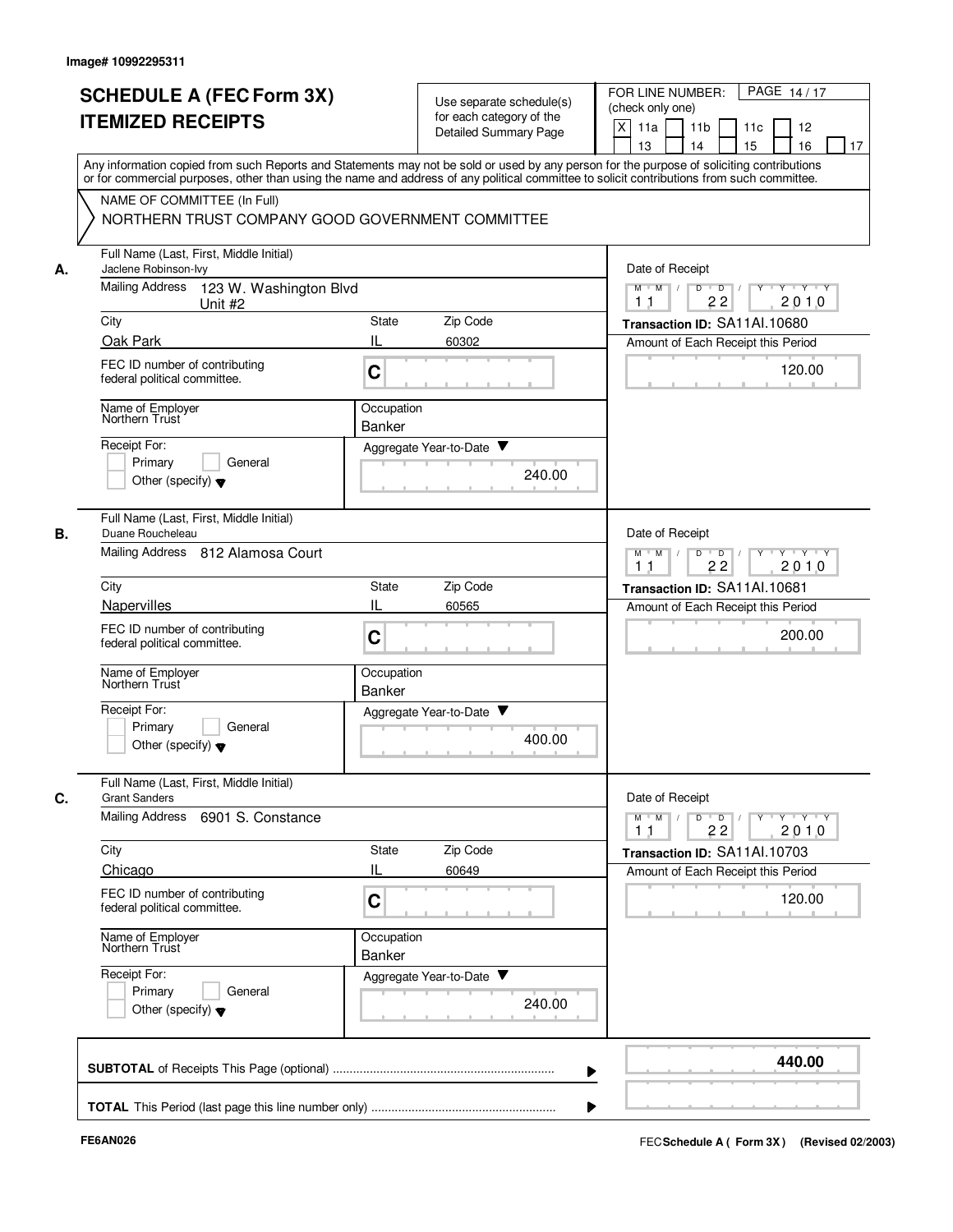|    |                                                                                                                                                                                                                                                                                         |                                                                                   |                                                   | PAGE 15/17<br>FOR LINE NUMBER:                                                                                              |
|----|-----------------------------------------------------------------------------------------------------------------------------------------------------------------------------------------------------------------------------------------------------------------------------------------|-----------------------------------------------------------------------------------|---------------------------------------------------|-----------------------------------------------------------------------------------------------------------------------------|
|    | <b>SCHEDULE A (FEC Form 3X)</b>                                                                                                                                                                                                                                                         |                                                                                   | Use separate schedule(s)                          | (check only one)                                                                                                            |
|    | <b>ITEMIZED RECEIPTS</b>                                                                                                                                                                                                                                                                |                                                                                   | for each category of the<br>Detailed Summary Page | X<br>11a<br>11 <sub>b</sub><br>11c<br>12                                                                                    |
|    |                                                                                                                                                                                                                                                                                         |                                                                                   |                                                   | 15<br>13<br>14<br>16<br>17                                                                                                  |
|    | Any information copied from such Reports and Statements may not be sold or used by any person for the purpose of soliciting contributions<br>or for commercial purposes, other than using the name and address of any political committee to solicit contributions from such committee. |                                                                                   |                                                   |                                                                                                                             |
|    | NAME OF COMMITTEE (In Full)                                                                                                                                                                                                                                                             |                                                                                   |                                                   |                                                                                                                             |
|    | NORTHERN TRUST COMPANY GOOD GOVERNMENT COMMITTEE                                                                                                                                                                                                                                        |                                                                                   |                                                   |                                                                                                                             |
| А. | Full Name (Last, First, Middle Initial)<br>Jeffrey Sandler                                                                                                                                                                                                                              |                                                                                   |                                                   | Date of Receipt                                                                                                             |
|    | Mailing Address<br>2559 Eagle Run Lane                                                                                                                                                                                                                                                  | $M$ $M$ /<br>D<br>$\overline{D}$ /<br>$Y - Y - Y$<br>22<br>2010<br>1 <sub>1</sub> |                                                   |                                                                                                                             |
|    | City                                                                                                                                                                                                                                                                                    | State                                                                             | Zip Code                                          | Transaction ID: SA11Al.10609                                                                                                |
|    | Weston                                                                                                                                                                                                                                                                                  | FL                                                                                | 33327                                             | Amount of Each Receipt this Period                                                                                          |
|    | FEC ID number of contributing<br>federal political committee.                                                                                                                                                                                                                           | C                                                                                 |                                                   | 160.00                                                                                                                      |
|    | Name of Employer<br>Northern Trust                                                                                                                                                                                                                                                      | Occupation                                                                        |                                                   |                                                                                                                             |
|    |                                                                                                                                                                                                                                                                                         | Banker                                                                            |                                                   |                                                                                                                             |
|    | Receipt For:<br>Primary<br>General                                                                                                                                                                                                                                                      | Aggregate Year-to-Date ▼                                                          |                                                   |                                                                                                                             |
|    | Other (specify) $\blacktriangledown$                                                                                                                                                                                                                                                    |                                                                                   | 320.00                                            |                                                                                                                             |
| В. | Full Name (Last, First, Middle Initial)<br>H James Scholefield                                                                                                                                                                                                                          |                                                                                   |                                                   | Date of Receipt                                                                                                             |
|    | <b>Mailing Address</b><br>1000 Sheridan Rd                                                                                                                                                                                                                                              | $Y$ $Y$ $Y$<br>$M$ M<br>D<br>$\overline{D}$<br>Y<br>2010<br>22<br>11              |                                                   |                                                                                                                             |
|    | City                                                                                                                                                                                                                                                                                    | <b>State</b>                                                                      | Zip Code                                          | Transaction ID: SA11AI.10683                                                                                                |
|    | Glencoe                                                                                                                                                                                                                                                                                 | IL                                                                                | 60022                                             | Amount of Each Receipt this Period                                                                                          |
|    | FEC ID number of contributing<br>federal political committee.                                                                                                                                                                                                                           | C                                                                                 |                                                   | 200.00                                                                                                                      |
|    | Name of Employer<br>Northern Trust                                                                                                                                                                                                                                                      | Occupation<br><b>Banker</b>                                                       |                                                   |                                                                                                                             |
|    | Receipt For:                                                                                                                                                                                                                                                                            | Aggregate Year-to-Date                                                            |                                                   |                                                                                                                             |
|    | Primary<br>General<br>Other (specify) $\blacktriangledown$                                                                                                                                                                                                                              |                                                                                   | 300.00                                            |                                                                                                                             |
|    | Full Name (Last, First, Middle Initial)                                                                                                                                                                                                                                                 |                                                                                   |                                                   |                                                                                                                             |
| C. | Jana R Schreuder<br><b>Mailing Address</b><br>803 Armour Dr.                                                                                                                                                                                                                            |                                                                                   |                                                   | Date of Receipt<br>$\mathsf{Y} \dashv \mathsf{Y} \dashv \mathsf{Y} \dashv \mathsf{Y}$<br>$M$ $M$ $/$<br>$\overline{D}$<br>D |
|    |                                                                                                                                                                                                                                                                                         |                                                                                   |                                                   | 22<br>2010<br>1 <sub>1</sub>                                                                                                |
|    | City<br>Lake Bluff                                                                                                                                                                                                                                                                      | State<br>IL                                                                       | Zip Code<br>60044                                 | Transaction ID: SA11Al.10684<br>Amount of Each Receipt this Period                                                          |
|    | FEC ID number of contributing<br>federal political committee.                                                                                                                                                                                                                           | C                                                                                 |                                                   | 1000.00                                                                                                                     |
|    | Name of Employer<br>Northern Trust                                                                                                                                                                                                                                                      | Occupation<br>Banker                                                              |                                                   |                                                                                                                             |
|    | Receipt For:                                                                                                                                                                                                                                                                            | Aggregate Year-to-Date                                                            |                                                   |                                                                                                                             |
|    | Primary<br>General<br>Other (specify) $\blacktriangledown$                                                                                                                                                                                                                              |                                                                                   | 2000.00                                           |                                                                                                                             |
|    |                                                                                                                                                                                                                                                                                         |                                                                                   |                                                   |                                                                                                                             |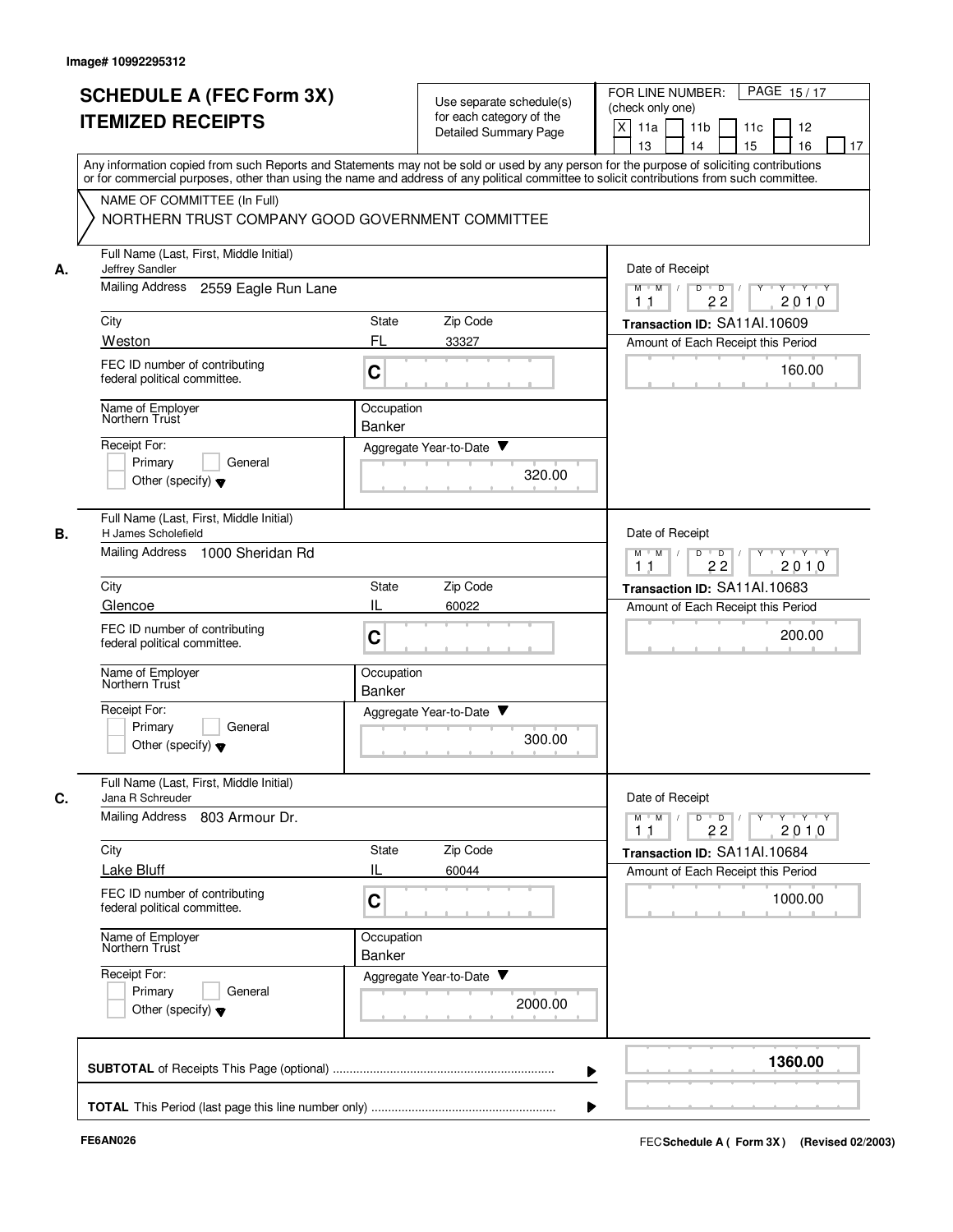|    | <b>SCHEDULE A (FEC Form 3X)</b><br><b>ITEMIZED RECEIPTS</b>                                                                                                                                                                                                                             | Use separate schedule(s)<br>for each category of the<br>Detailed Summary Page | PAGE 16/17<br>FOR LINE NUMBER:<br>(check only one)<br>X<br>11 <sub>b</sub><br>11a<br>11c<br>12                                                              |
|----|-----------------------------------------------------------------------------------------------------------------------------------------------------------------------------------------------------------------------------------------------------------------------------------------|-------------------------------------------------------------------------------|-------------------------------------------------------------------------------------------------------------------------------------------------------------|
|    | Any information copied from such Reports and Statements may not be sold or used by any person for the purpose of soliciting contributions<br>or for commercial purposes, other than using the name and address of any political committee to solicit contributions from such committee. |                                                                               | 15<br>13<br>14<br>16<br>17                                                                                                                                  |
|    | NAME OF COMMITTEE (In Full)<br>NORTHERN TRUST COMPANY GOOD GOVERNMENT COMMITTEE                                                                                                                                                                                                         |                                                                               |                                                                                                                                                             |
| А. | Full Name (Last, First, Middle Initial)<br>Lee S Selander                                                                                                                                                                                                                               |                                                                               | Date of Receipt                                                                                                                                             |
|    | <b>Mailing Address</b><br>1703 Chepstow Crt.                                                                                                                                                                                                                                            |                                                                               | <b>Y TY TY</b><br>$M$ $M$ /<br>D<br>$\overline{D}$ /<br>$Y$ <sup><math>\top</math></sup><br>22<br>2010<br>11                                                |
|    | City                                                                                                                                                                                                                                                                                    | Zip Code<br>State                                                             | Transaction ID: SA11Al.10686                                                                                                                                |
|    | Naperville<br>FEC ID number of contributing<br>federal political committee.                                                                                                                                                                                                             | IL<br>60540<br>C                                                              | Amount of Each Receipt this Period<br>200.00                                                                                                                |
|    | Name of Employer<br>Northern Trust                                                                                                                                                                                                                                                      | Occupation<br>Banker                                                          |                                                                                                                                                             |
|    | Receipt For:<br>Primary<br>General<br>Other (specify) $\blacktriangledown$                                                                                                                                                                                                              | Aggregate Year-to-Date ▼<br>400.00                                            |                                                                                                                                                             |
| В. | Full Name (Last, First, Middle Initial)<br>Jerome Simon<br>Mailing Address                                                                                                                                                                                                              |                                                                               | Date of Receipt                                                                                                                                             |
|    | 3 East Rivercrest Drive                                                                                                                                                                                                                                                                 | $Y + Y + Y$<br>$M$ M<br>D<br>$\overline{D}$<br>2010<br>1 <sub>1</sub><br>22   |                                                                                                                                                             |
|    | City                                                                                                                                                                                                                                                                                    | Zip Code<br>State<br><b>TX</b>                                                | Transaction ID: SA11Al.10610                                                                                                                                |
|    | Houston<br>FEC ID number of contributing<br>federal political committee.                                                                                                                                                                                                                | 77042<br>C                                                                    | Amount of Each Receipt this Period<br>160.00                                                                                                                |
|    | Name of Employer<br>Northern Trust                                                                                                                                                                                                                                                      | Occupation<br><b>Banker</b>                                                   |                                                                                                                                                             |
|    | Receipt For:<br>Primary<br>General<br>Other (specify) $\blacktriangledown$                                                                                                                                                                                                              | Aggregate Year-to-Date<br>240.00                                              |                                                                                                                                                             |
| C. | Full Name (Last, First, Middle Initial)<br>Eric Strickland                                                                                                                                                                                                                              |                                                                               | Date of Receipt                                                                                                                                             |
|    | Mailing Address 836 W. 15th Place                                                                                                                                                                                                                                                       |                                                                               | $\mathsf{Y} \dashv \mathsf{Y} \dashv \mathsf{Y}$<br>$M$ $M$<br>D<br>$\overline{D}$<br>$Y$ <sup><math>\top</math></sup><br>$\frac{1}{2}$<br>2010<br>22<br>11 |
|    | City<br>Chicago                                                                                                                                                                                                                                                                         | Zip Code<br>State<br>IL<br>60608                                              | Transaction ID: SA11Al.10689<br>Amount of Each Receipt this Period                                                                                          |
|    | FEC ID number of contributing<br>federal political committee.                                                                                                                                                                                                                           | C                                                                             | 200.00                                                                                                                                                      |
|    | Name of Employer<br>Northern Trust                                                                                                                                                                                                                                                      | Occupation<br>Banker                                                          |                                                                                                                                                             |
|    | Receipt For:<br>Primary<br>General<br>Other (specify) $\blacktriangledown$                                                                                                                                                                                                              | Aggregate Year-to-Date<br>400.00                                              |                                                                                                                                                             |
|    |                                                                                                                                                                                                                                                                                         |                                                                               | 560.00                                                                                                                                                      |